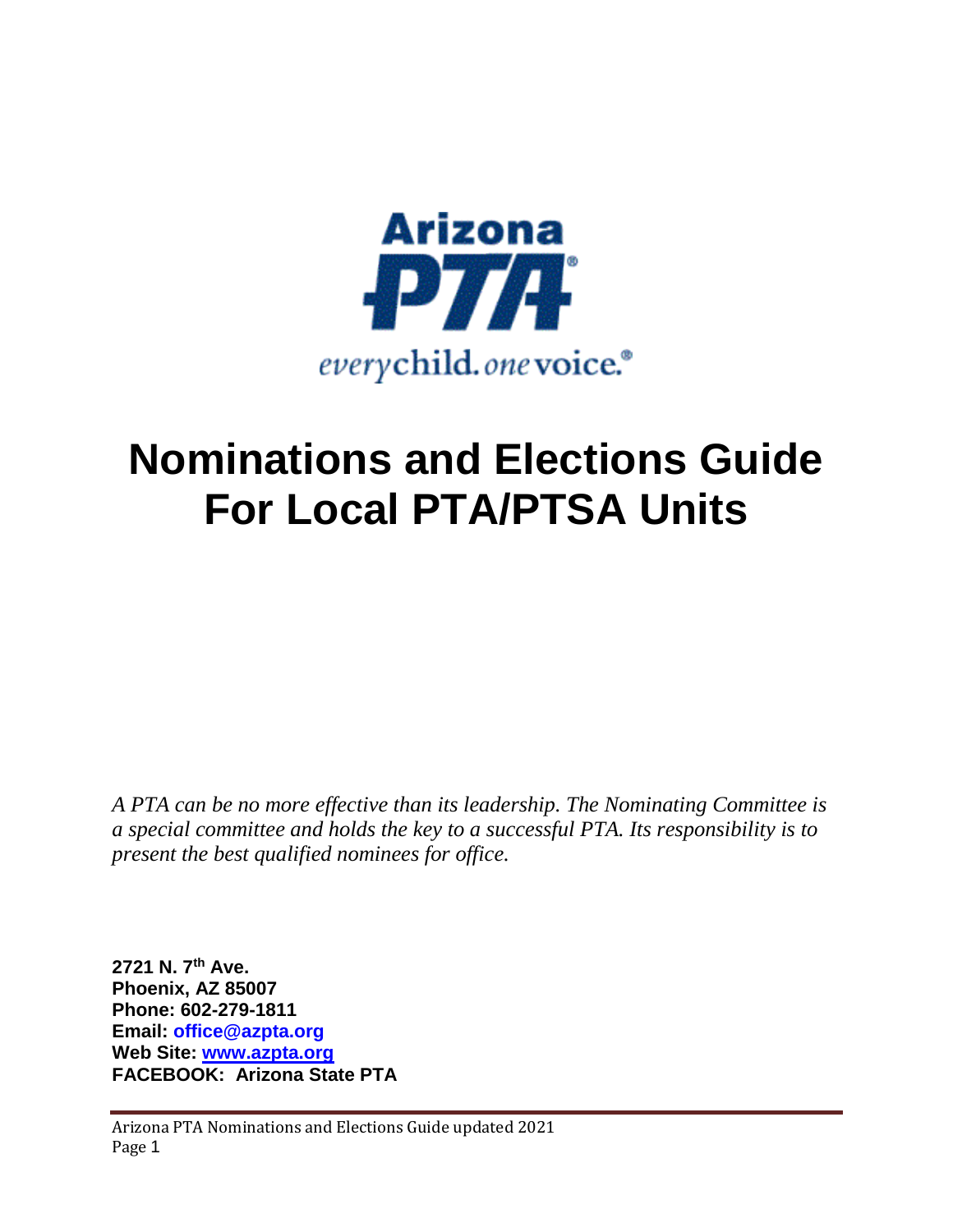# **GENERAL CONTACT INFORMATION**

#### **Arizona PTA**

2721 N. 7<sup>th</sup> Ave. Phoenix, AZ 85007 Phone: 602-279-1811 Email: office@azpta.org Web Site: [www.azpta.org](http://www.azpta.org/) FACEBOOK: Arizona State PTA https://www.facebook.com/AZPTA/?fref=ts&ref=br\_tf

#### **National PTA Headquarters**

1250 N. Pitt Street Alexandria, Virginia 22314 Phone: (312) 670-6782 Toll Free: (1 800 307- 4PTA) Fax: (703) 836-0942 Email: [info@pta.org](mailto:info@pta.org) Website: [www.pta.org](http://www.pta.org/)  FACEBOOK: National Parent Teacher Association https://www.facebook.com/ParentTeacherAssociation/?fref=ts&ref=br\_tf

# **LOCAL UNIT INFORMATION**

**Complete the information below and use it as a reference. Please refer to the Arizona PTA website to obtain this information. [\(www.azpta.org\)](http://www.azpta.org/)** 

| Local Unit Number (LU#): |  |
|--------------------------|--|
| Local Unit Name:         |  |
| Region:                  |  |

| Region Director: |  |  |
|------------------|--|--|
|                  |  |  |
|                  |  |  |

| <b>Region Director's Email:</b> |  |
|---------------------------------|--|
|---------------------------------|--|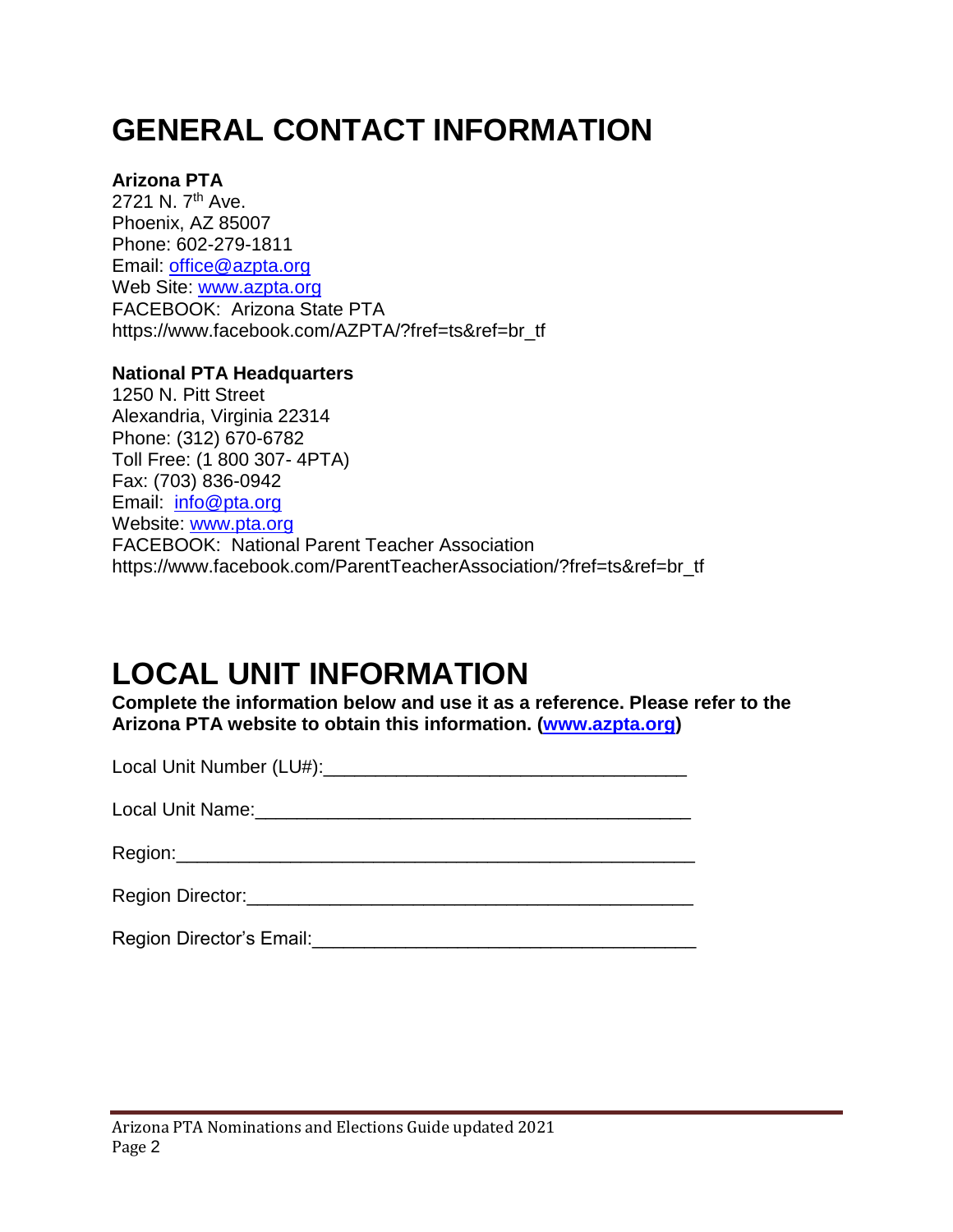

## **TABLE OF CONTENTS**

| <b>Part 1 Nominating Committee</b>                              | 4  |
|-----------------------------------------------------------------|----|
| <b>Choosing the Committee</b>                                   | 4  |
| Script for Electing Local Unit Nomination Committee             | 6  |
| Responsibilities of the Committee                               | 8  |
| <b>Suggested Qualifications of Candidates</b>                   | 9  |
| <b>Report of the Committee</b>                                  | 10 |
| Sample Committee Report                                         | 10 |
| <b>Dissolution of Committee</b>                                 | 10 |
| Do's and Don'ts for Nominating Committee                        | 11 |
| <b>Part 2 Conducting Elections</b>                              | 12 |
| <b>Uncontested Elections</b>                                    | 12 |
| <b>Contested Elections</b>                                      | 12 |
| Script for Uncontested Election of Officers                     | 13 |
| Script for Contested Elections of Officers                      | 14 |
| <b>Part 3 Duties of Officers Reference</b>                      | 16 |
| <b>Part 4 Sample Forms and Templates</b>                        | 20 |
| Nominating Committee Check List                                 | 20 |
| Nominating Committee Meeting Template - 1 <sup>st</sup> Meeting | 21 |
| Nominating Committee Meeting Template - 2 <sup>nd</sup> Meeting | 22 |
| Nominating Committee Meeting Template - 3rd Meeting             | 23 |
| Nominating Committee Sample Sign In Sheet                       | 24 |
| <b>Candidates Contact Record</b>                                | 25 |
| <b>Announcement Letter</b>                                      | 26 |
| <b>Call for Nominations Letter</b>                              | 27 |
| <b>Officer Nominating Form</b>                                  | 28 |
| Skills by Position Worksheet Instructions                       | 29 |
| <b>Behavioral Interviewing Questionnaire</b>                    | 31 |
| Nominating Committee Report Form                                | 35 |
| <b>Ballots for Contested Election</b>                           | 36 |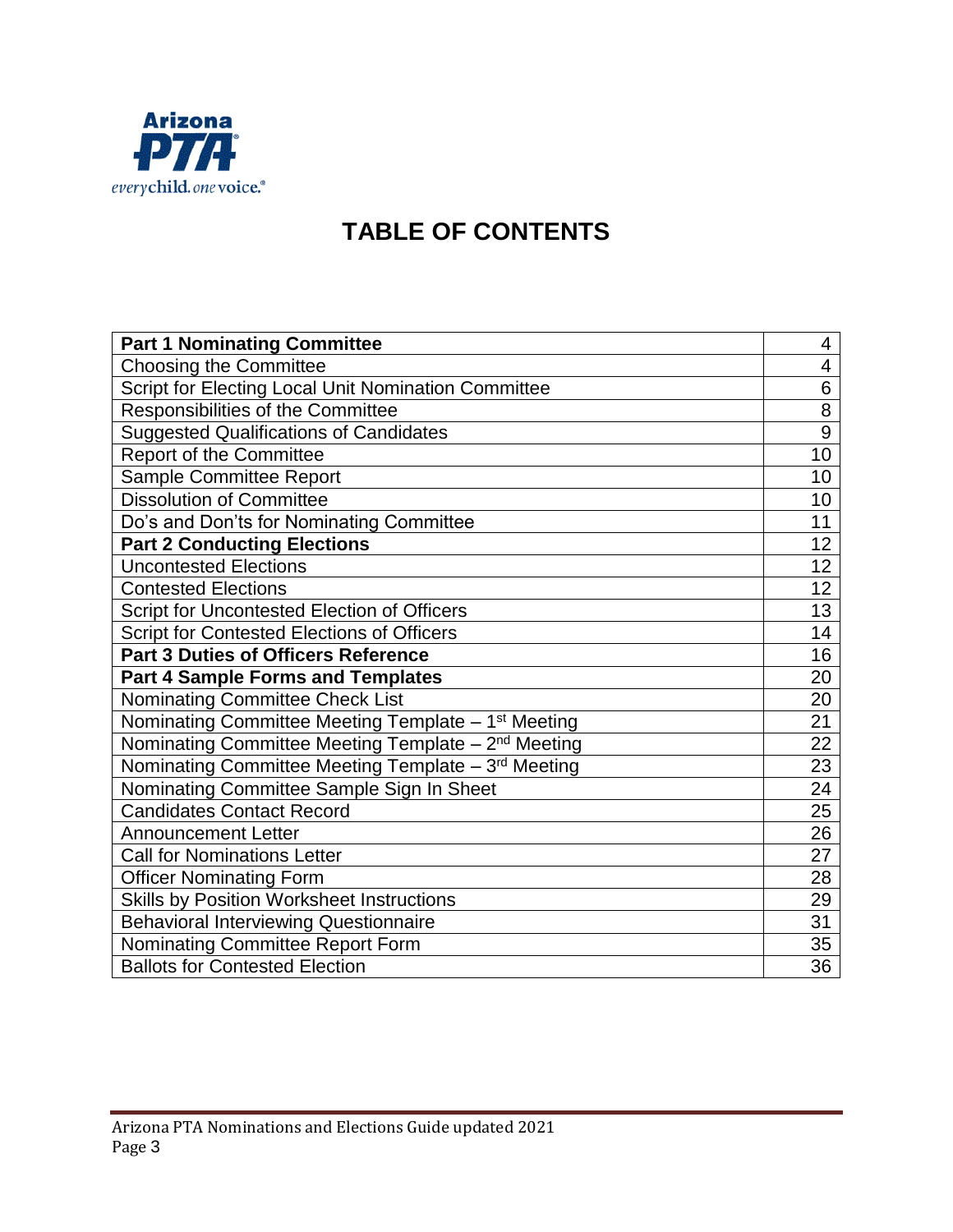## **PART 1: NOMINATING COMMITTEE**

"*A nomination is a proposal that a person serve as a member of a committee, delegate or an officer." Robert's Rules of Order Newly Revised*

## **CHOOSING THE COMMITTEE**

#### **BE SURE**

• The first step in this process is to consult your Unified Local PTA/PTSA Unit Bylaws. Remember your Unified Local PTA/PTSA Unit Bylaws provide the "road map" for the entire process. The Nominating Committee is elected by the membership, at a regular general membership meeting at least two (2) months prior to the election of officers.

• The Secretary should read those portions of the Unified Local PTA/PTSA Unit Bylaws pertaining to the nomination and election of officers to the members in attendance before the election of the Nominating Committee.

• Any member who has paid current membership dues in the local unit is eligible to serve on the Nominating Committee. The principal may serve on the Nominating Committee if elected as any other member. *The current PTA/PTSA President may not serve on the Nominating Committee.*

• Members shall make a motion at the general membership meeting to submit a name of a person they wish to have serve on the nominating committee. If more members to the Nominating Committee than necessary are nominated a vote by ballot may be taken to elect the members of the Nominating Committee. Ballots shall be given only to members of the unit. Upon completion of the election of the Nominating Committee, the presiding officer assigns a temporary chair until the committee meets to make its choice for a chair.

• Remember: Elect your Nominating Committee at least two months prior to the election meeting.

#### **BE FAIR**

• The candidates chosen by the Nominating Committee should include members who represent the social and ethnic makeup of the school and parent community. Every effort by the President should be made to encourage active recruiting methods to identify membership candidates' representative of the school and community.

• All members should have an opportunity to nominate or to be nominated to serve on the Nominating Committee.

• Any member placed in nomination for the Nominating Committee should possess the following skills:

- Demonstrated fair, ethical and impartial judgment when evaluating people or situations
- Demonstrated ability to listen and ask penetrating questions
- Demonstrated ability to keep confidential information
- Understanding of PTA strategic plans at the local and state level
- Understanding of how to build skill sets by position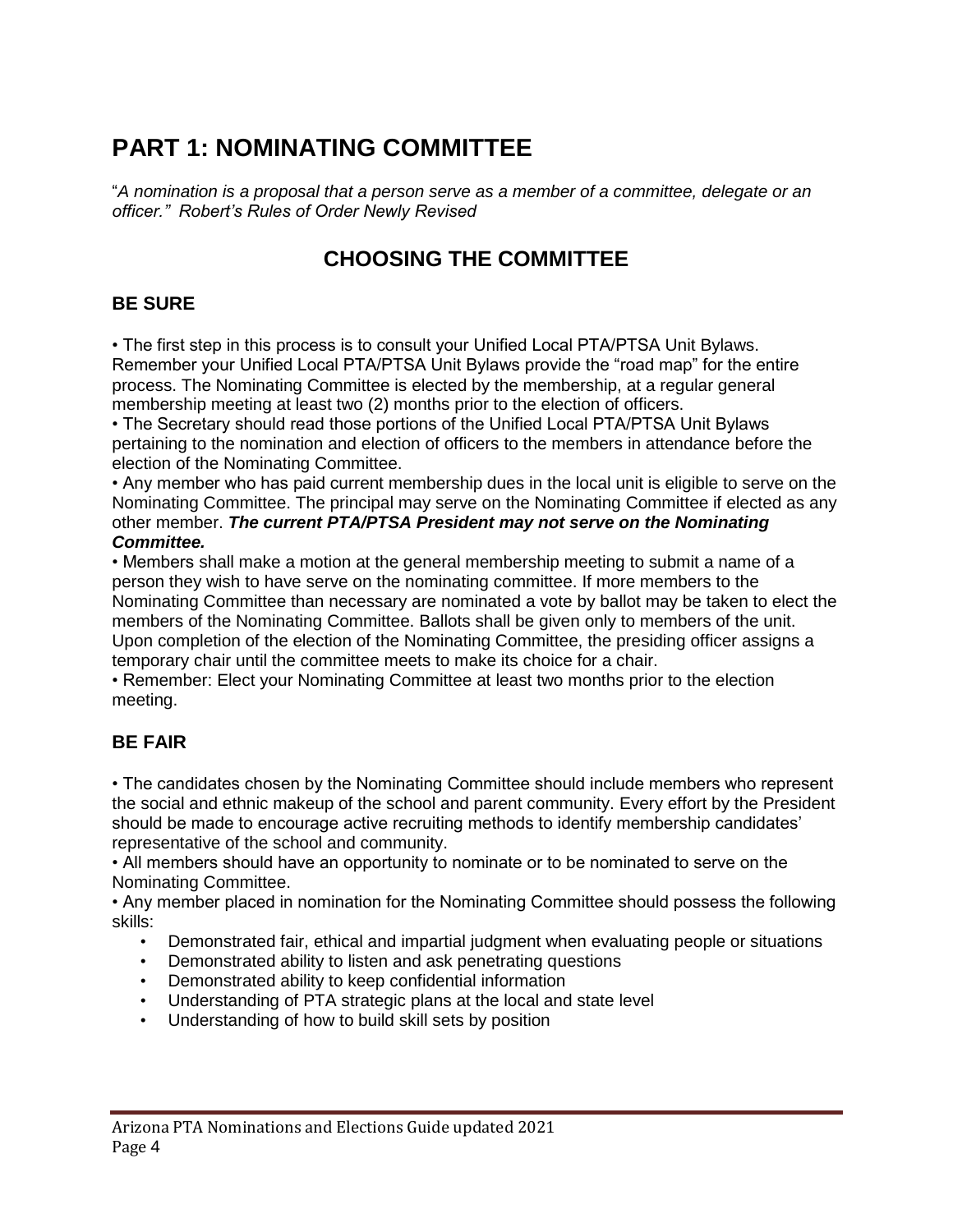#### **BE CAREFUL**

• The committee is never chosen by the President.

- The committee is not chosen by asking for volunteers.
- The President is not a member ex officio of the Nominating Committee.
- The principal does not serve on the Nominating Committee unless elected to do so.
- The total number of Nominating Committee members should be an odd number.

• The future of your PTA/PTSA is determined by the leadership qualities of the people selected by the Nominating Committee.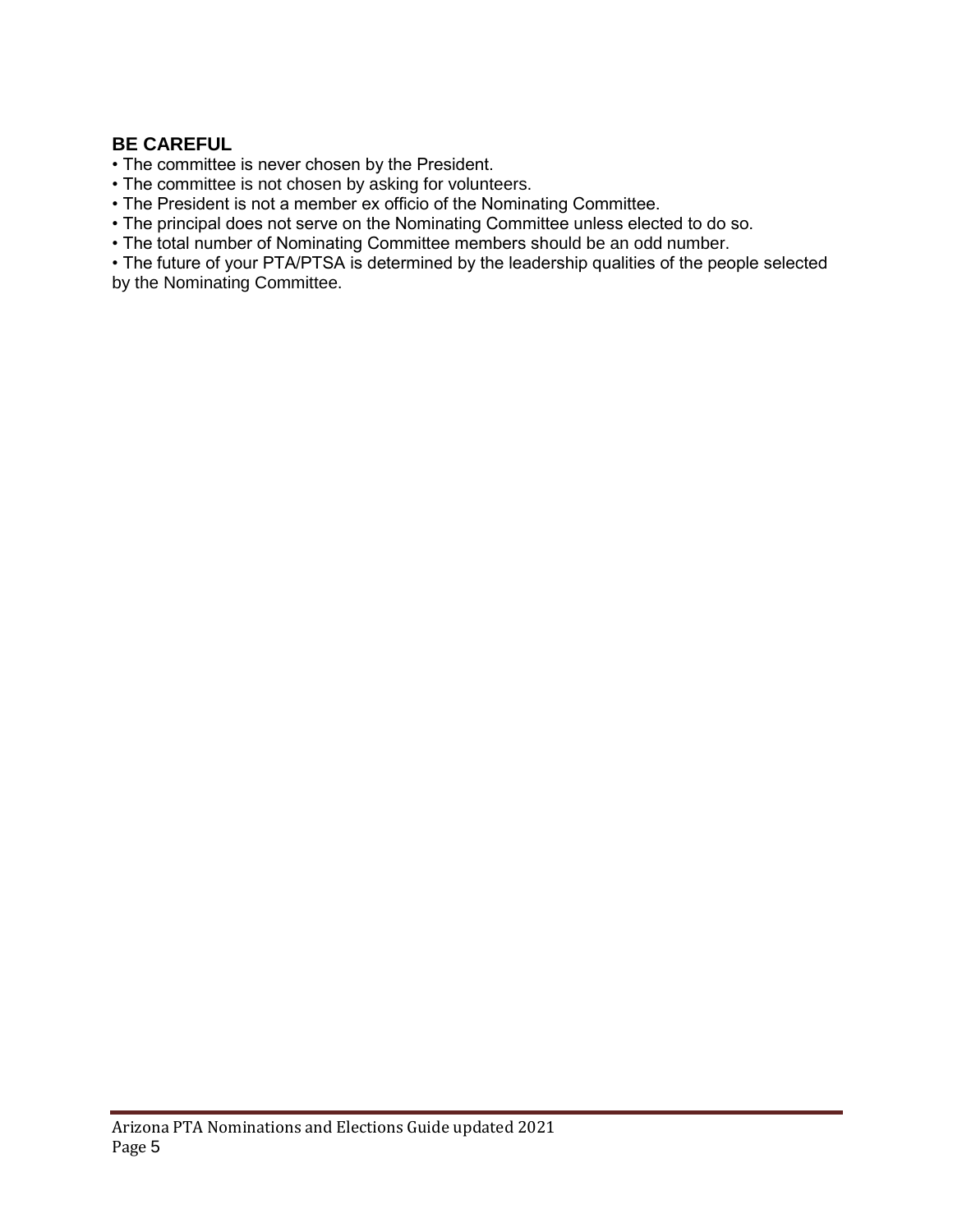

# **SCRIPT FOR ELECTING LOCAL UNIT NOMINATION COMMITTEE**

**Presiding Officer:** Our first order of new business is the election of our Nominating Committee.Our secretary, \_\_\_\_\_\_\_\_\_\_\_\_\_\_, will read Article VIII (8) Section 5 of the Unified Local PTA/PTSA Unit Bylaws regarding the Nominating Committee:

#### **Secretary: (Reads the applicable Section)**

Article 8 – Officers and their Elections, Section 5. Nominating Committee A. There shall be a nominating committee composed of three (3) members who will be elected by this local PTA/PTSA unit at a regular general membership meeting at least two (2) months prior to the election of officers. The committee shall elect its own chair.

B. The nominating committee shall nominate an eligible person for each office to be filled and report its nominees at a general membership meeting prior to the Election meeting. Additional nominations may be made from the floor at the election meeting.

C. Only those persons, who have signified their consent to serve, if elected, shall be nominated for or elected to such office.

**Presiding Officer:** We will now take nominations from the floor for members willing to serve on the Nominating Committee. Do we have any nominations?

has been nominated. If in the same is here, would you please stand. Are you a member of this PTA/PTSA and willing to serve if elected? (Wait for potential committee member to respond "yes" or "no", if not present, ask the person who nominated him/her).

Are there any additional nominations?

Loom has been nominated. If  $\frac{1}{2}$  is here, would you please stand. Are you a member of this PTA/PTSA and willing to serve if elected? (Wait for potential committee member to respond "yes" or "no", if not present, ask the person who nominated him/her).

Are there any other additional nominations?

Loom has been nominated. If  $\frac{1}{2}$  is here, would you please stand. Are you a member of this PTA/PTSA and willing to serve if elected? (Wait for potential committee member to respond "yes" or "no", if not present, ask the person who nominated him/her).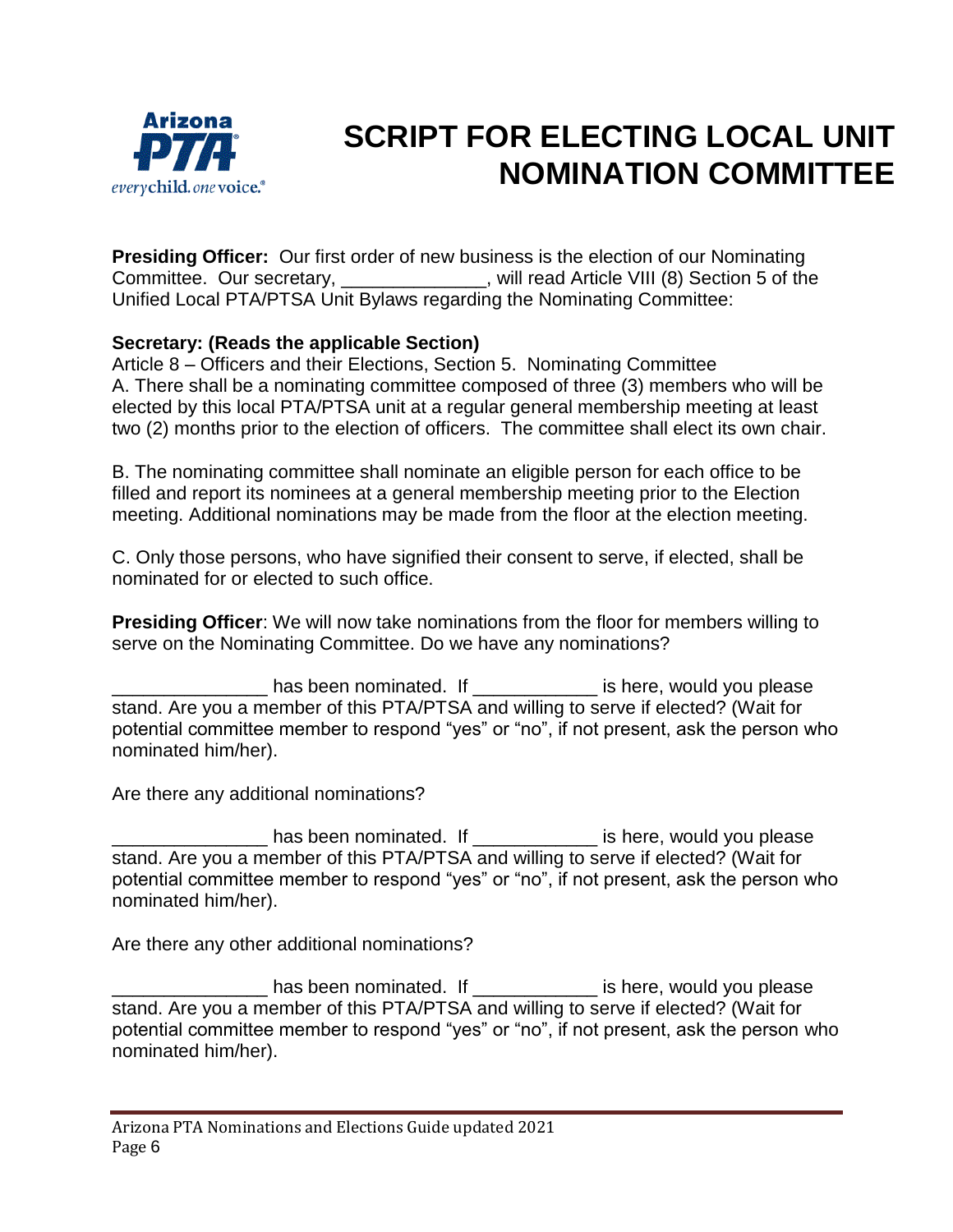

# **SCRIPT FOR ELECTING LOCAL UNIT NOMINATION COMMITTEE (cont'd)**

We would like to now elect an alternate for the committee.

Are there any nominations?

has been nominated as an alternate to the Nominating Committee. If \_\_\_\_\_\_\_\_\_\_\_\_\_\_\_\_\_\_\_\_\_\_\_\_\_\_\_ is here, would you please stand. Are you a member of this PTA/PTSA and are you willing to serve as a member of the nominations committee as an alternate if needed?

Are there any further nominations for an alternate position? I now declare the Nominations closed. (*Please note that the current membership list should be available at this meeting so that the nominated persons can be verified as members of the local unit.*)

You have nominated (#) members to serve on the Nominating Committee, as per our bylaws. We will proceed with a voice vote. (If a contested election, you must conduct a ballot vote. Have tellers ready to count ballots. Recommend that there is a white board, flip chart or projector available to write names to eliminate having to repeat names and to reduce spelling errors)

All those in favor of these nominees serving on the **PTA/PTSA Nominating** Committee please say "aye." All those opposed, please say "no." The "ayes" have it.

Congratulations to all of our elected Nominations Committee members. I appoint as the Temporary Chair until the Committee meets and elects its own Chair. *(PLEASE HAND COPIES OF THIS DOCUMENT AS WELL AS COPIES OF THE LOCAL UNIT BYLAWS AND YOUR LOCAL UNIT STANDING RULES FOR REFERENCE TO ALL COMMITTEE MEMBERS).*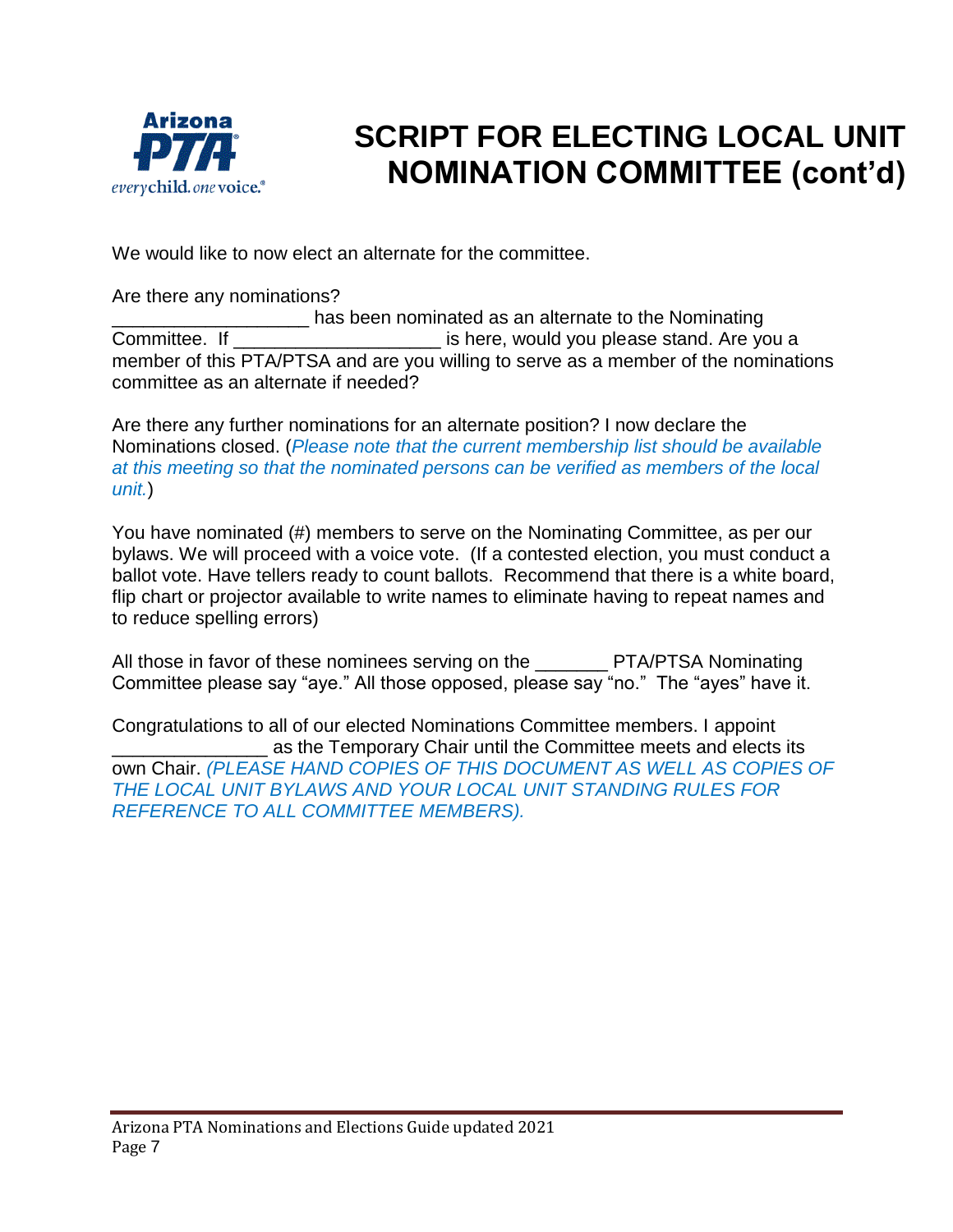#### **SELECTING A CHAIR**

• The committee should meet immediately following election. The temporary chair, with input from other committee members, sets the first meeting date, time, and place.

• The first meeting should be held early enough to have a second and a third meeting, if necessary.

• At the first meeting, the committee elects a permanent chair.

- In selecting a chair, members should consider the following skill sets:
	- Demonstrated ability to facilitate and resolve difficult discussions
	- Demonstrated fairness and objectivity through role modeling
	- Demonstrated ability to not breach confidentiality issues
	- Demonstrated unbiased behavior within their role at the PTA/PTSA
	- Demonstrated integrity and ethical behavior

#### **MEETING**

• Bring the Unified Local PTA/PTSA Unit Bylaws, Local Unit Standing Rules, membership lists, job descriptions, current board membership list, ballots and pens/pencils.

• Meet where there is access to phone /internet service to contact each person recommended.

- The meeting may legally be conducted if a majority of the committee is present.
- Allow sufficient time to study and discuss candidates.

• Matters discussed by the Nominating Committee are **strictly confidential**, and no names should be revealed until they are released according to established procedures.

• Notify the alternate if a committee member cannot attend the meeting. All committee members should be present at the meeting, if possible.

• When this committee meets with an alternate serving, the alternate will be a member of the committee until the conclusion of that meeting. In the event that another committee meeting is called, that alternate member will continue to serve in the committee.

• Committee meetings are open only to committee members and alternates. Discussions must be open and honest, and above all, **confidential.** The alternates may not enter discussion or vote unless asked to serve in the absence of a member should attend. Should confidentiality be breached, it is the chair's responsibility to counsel the member. If the chair breaches confidentiality, it is each member's responsibility to bring it to the attention of the President.

• Only a majority of the committee must agree on the nominees.

## **RESPONSIBILITIES OF THE COMMITTEE**

#### • **Verify that nominee is a member of your PTA.**

• It is the duty of the Nominating Committee to select the best-qualified candidate possible for each office to be filled. The offices to be filled are specified in the Unified Local PTA/PTSA Unit Bylaws.

• Solicit suggestions for nominees from the membership.

• Select one nominee for each office and prepare to state qualifications of each nominee.

• Give careful consideration to qualifications of candidates. Check Unified Local PTA/PTSA Unit Bylaws and Standing Rules when applicable for duties of each office.

• Identify characteristics and skill sets needed in the leadership of the local PTA/PTSA to accomplish the strategic plan.

• Screen, evaluate and nominate candidates for officers.

• Recommend continuing education or training that enhances leadership development within the association.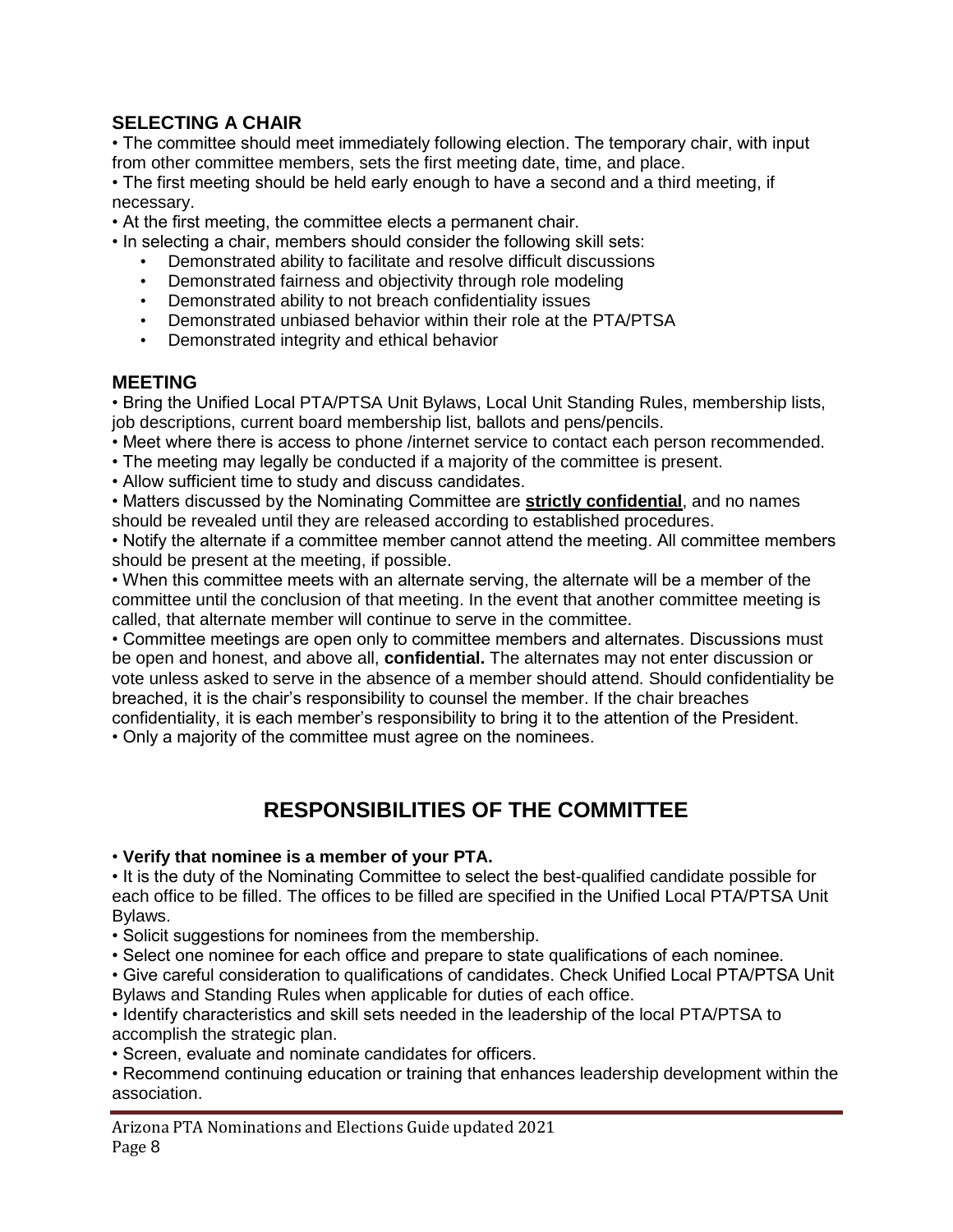## **RESPONSIBILITIES OF THE COMMITTEE (cont'd)**

• All members are required to identify a list of skills by position needed for the office of President, President-Elect, First Vice President, Vice President, Secretary and Treasurer, prior to evaluating nominees.

• A subjective evaluation of the candidates based on qualifications and skills will be made to result in a nomination of a candidate to the General Membership.

• If possible, contact prospective nominees while committee is meeting. Fully outline the duties of office when contacting potential nominees and give them a clear understanding of responsibilities and time commitment of that office.

• Allow time for nominee to consider the position before asking for a decision. You do not have to ask the person currently serving in an office to serve another term.

• If a member of the Nominating Committee is being considered for an office, he/she must leave the room during the discussion and return when the vote is taken.

• All votes taken by the Nominating Committee must be by ballot and require a majority vote to pass/carry.

• If a member is approached before the committee meets, be sure he/she understands that he/she is only giving permission for his/her name to be submitted as a **suggested nominee.**

• The Nominating Committee prepares and presents a report for the PTA/PTSA Executive board meeting and the general meeting, listing nominees for each office. It is not necessary for all members of the committee to sign the report for it to be valid, only a majority of the committee. If a committee member does not agree with the report, they do not have to sign it.

• Post the proposed slate of officers in the school/building office at least ten (10) days prior to the election meeting. The proposed slate of officers may be posted electronically as well.

• The committee's work is completed and it is automatically discharged when its report has been presented to the membership at the election meeting. However, if a nominee withdraws before the election is held, the committee reconvenes and elects another candidate.

• At the general membership meeting, the chair of the Nominating Committee reads the proposed slate of officers and hands it to the presiding officer. (Sample report enclosed.)

• It is NOT the job of the Nominating Committee to fill the positions of committee chairs, but only to communicate names of those persons who might be interested to the newly elected President.

• In the event the Nominating Committee cannot secure a nominee for an office, it must report that fact to the PTA/PTSA. Nominations from the floor shall be called for at that time.

• Participate fully as a member of the Nominating Committee

## **SUGGESTED QUALIFICATIONS OF CANDIDATES**

• Knowledgeable about and adheres to the Purposes and basic policies of PTA.

• Knows parliamentary procedure and/or is willing to learn via training and or attending Arizona PTA Convention.

• Experienced in PTA/PTSA or other organizational work.

• Has demonstrated a sense of justice and fairness in PTA or other volunteer or organizational work.

• Exhibits enthusiasm for goals and objectives of PTA.

• Willingness to make PTA/PTSA a high priority in his/her schedule.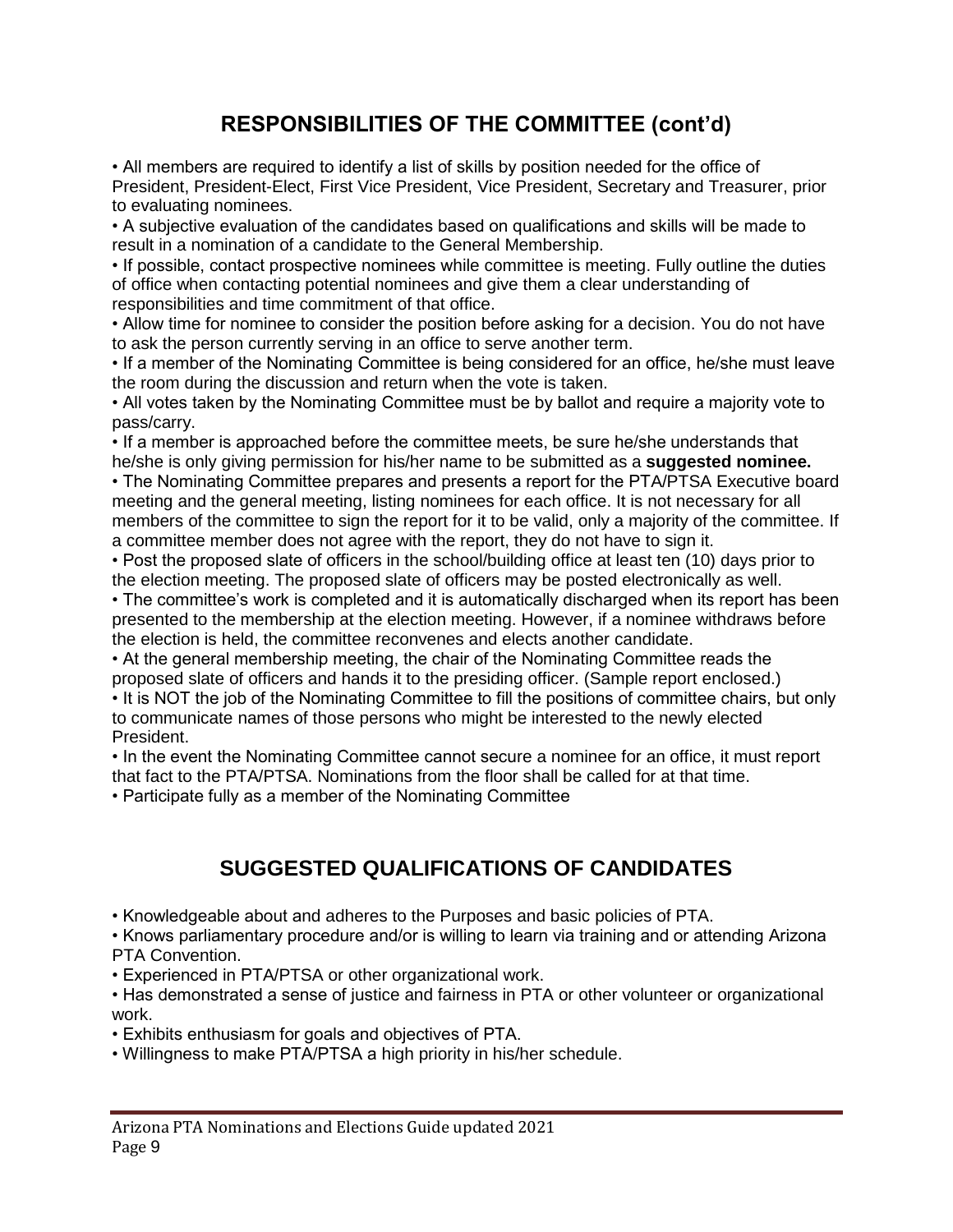## **REPORT OF THE COMMITTEE**

- Make report public according to Unified Local PTA/PTSA Unit Bylaws.
- Prepare a written report.
- Have chair and members who agree with report sign the report.
- Allow a member who does not sign the report to nominate from the floor.
- Have chair read the report.
- Have chair hand the report to the presiding officer who will conduct the meeting.

• *Reminder: A motion to elect in this case does not need a second as the slate is coming from committee.*

## **SAMPLE COMMITTEE REPORT**

**Nominating Committee Report** (Read by the chair, then presented to the President)

Mr./Ms. President, the Nominating Committee submits the following nominees:

For President: Mr. or Ms. A

For Vice President Mr. or Ms. B

For Secretary: Mr. or Ms. C

For Treasurer: Mr. or Ms. D

Signed and Dated:

Mr./Ms. E Date Mr./Ms. F Date Mr./Ms. G Date

## **DISSOLUTION OF COMMITTEE**

A Nominating Committee, unlike other special committees that are automatically discharged when their report is made, has not completed its work until balloting for nominees has begun. If a nominee withdraws before the balloting begins, the Nominating Committee shall present another nominee. When an officer resigns after election, this creates a vacancy in office. If this person was President, he/she is considered a past President even though he/she may never have had the opportunity for active service in office. The vacancy is then filled according to the Unified Local PTA/PTSA Unit Bylaws.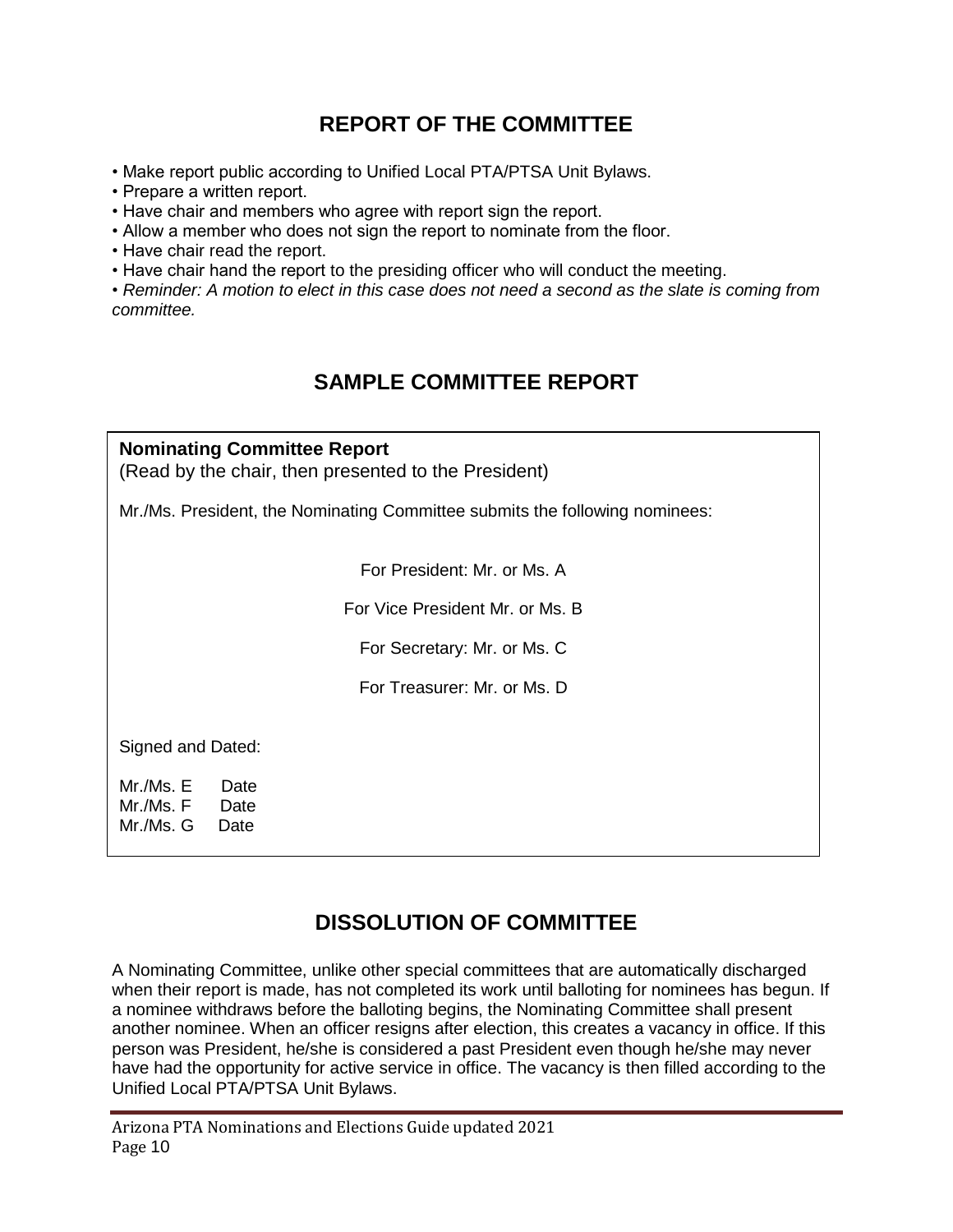## **DO'S AND DON'TS FOR NOMINATING COMMITTEES**

## *DO:*

- ✔ Review Unified Local PTA/PTSA Unit Bylaws/Standing Rules for number of officers needed.
- ✔ Meet as soon as possible so a second or third meeting can be held if needed.
- $\checkmark$  Elect a chair to replace the temporary chair.
- ✔ Set rules of the Nominating Committee at beginning of meeting.
- ✔ Check the membership list to be sure the nominee is a member of PTA/PTSA.
- ✔ Chair contacts nominee for consent to nominate. *Remember you are only asking permission to nominate them for the position.*
- ✔ Remember the committee *discussion is confidential*.
- ✔ See that the report of the Nominating Committee is posted in the school/building office 10 days prior to election. Remember the report may be published electronically as well.
- ✔ Sign the Nominating Committee Report if you agree with the nominees.
- ✔ Members of the Nominating Committee may be nominated.
- $\checkmark$  Keep the interview questionnaire documents with the other confidential record keeping process for your association and destroy everything when the slate is complete.
- ✔ Make sure if using an interviewing questionnaire to change it for future nominations for the same candidate.

## *DON'T:*

- ✔ Submit a member's name because of friendship. Instead, look at skills and qualifications to perform duties specific to the office.
- $\checkmark$  Nominate someone with the idea of getting him/her involved if there are doubts about their interest or ability to perform the duties of the office.
- $\checkmark$  Accept the office for title only.
- ✔ Post interviewing questionnaires and responses for public viewing.

## *EXTRA POINTERS:*

- $\checkmark$  If a nominee withdraws before the election is held, the Nominating Committee meets and presents the name of another candidate.
- ✔ When discussing a member of the committee, ask the member to leave meeting during the discussion.
- ✔ Nominating Committee Chair reads the Slate of Nominees**.**
- $\checkmark$  A motion to elect does not need a second because it is coming from a committee.
- ✔ Bring the Unified Local PTA/PTSA Unit Bylaws, membership lists, job descriptions, current board membership list, contact information, ballots and pens/pencils to Nominating Committee meetings.
- ✔ Meet where there is access to phone/internet service to contact each person recommended.
- $\checkmark$  Be very forthright with a potential candidate in discussing the duties of the office to be filled.
- ✔ The Nominating Committee's work is complete after elections.

Please keep in mind that people are able to give back to the community at different levels, at different times in their lives. Do not disqualify someone because they do not have community service in their background. Probe to understand why the candidate has not had a background in community service and why they want to get involved at this organization. Find out what matters to them.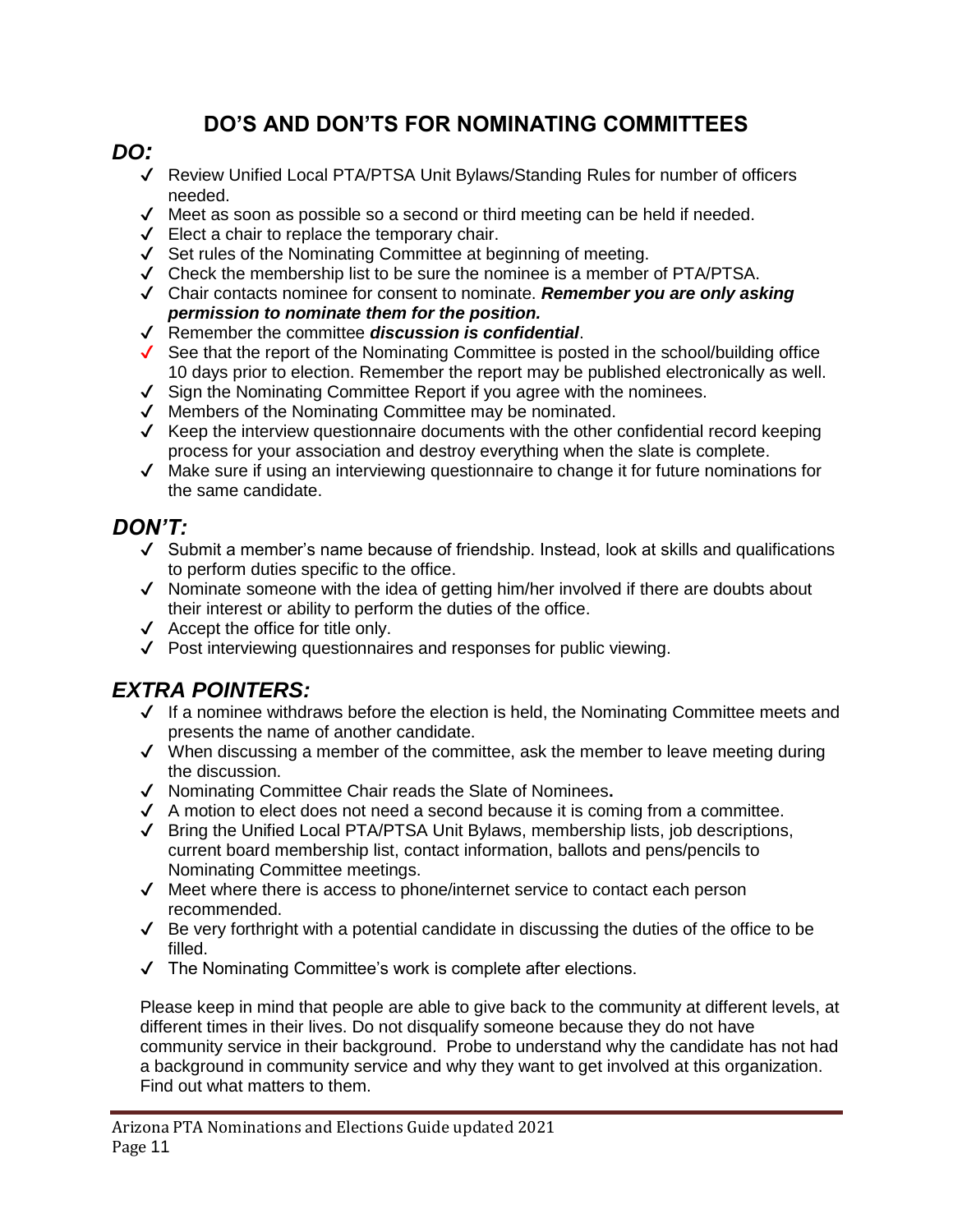## **PART 2: CONDUCTING ELECTIONS**

**Who can vote?** Only members of the local unit PTA/PTSA reported by March 1 are permitted to vote. (Unified Local PTA/PTSA Unit Bylaws, Article VII, Section 10) It is important to maintain a membership list in order to verify membership when necessary. Additionally, membership cards if used by your unit received upon payment of dues may be used to verify membership. In the event of a contested election, membership verification is critical.

#### **As per Unified Local PTA/PTSA Unit Bylaws, Article VIII (8) Section 2,**

Officers shall be elected by ballot in April or May. Ballots shall only be distributed to members on the membership list submitted to the Arizona PTA office. A member must be present at an election meeting to vote. **Voting by proxy shall be prohibited**. If there is but one nominee for any office, election for that office may be by voice vote.

#### **UNCONTESTED ELECTION**

The election of officers is held according to the Unified Local PTA/PTSA Unit Bylaws. The presiding officer calls upon the Secretary or parliamentarian to read the sections of the Unified Local PTA/PTSA Unit Bylaws pertaining to officers and their elections.

After the Secretary or parliamentarian has finished the presiding officer calls upon the chair of the Nominating Committee to present the report of the committee. The presiding officer restates the Slate of Nominees and asks each one to stand. The presiding officer then conducts the election of officers even if he or she is being nominated for an office.

The presiding officer presents each nominee individually for office and calls for additional nominations from the floor. If no additional nominations are made, election may be by voice vote. If additional nominations are made, election must be by ballot. (See Script for Election of Officers.)

## **CONTESTED ELECTION**

When there are two or more nominees for an office, election is held by ballot as stated in the Unified Local PTA/PTSA Unit Bylaws. The Secretary should have ballot slips available, even though the Nominating Committee presents only one name for each office. There is always the possibility that nominations will be presented from the floor. If so, the presiding officer appoints a tellers' committee (a chair, plus at least two additional tellers) whose duties are to distribute ballot slips to members, collect ballots, and count them. The chair of the tellers then reads the report from the tellers and hands it to the presiding officer. **This procedure is repeated for each contested office**. The presiding officer rereads the report and announces the results for each office.

It is permissible to use both voice vote and election by ballot in one election. The voice vote procedure can be used for uncontested offices and a ballot vote for those that have two or more nominees.

#### **Illegal Ballots**

In any ballot election, all votes cast, including illegal ballots, must be reported. All illegal ballots are taken into account to determine the number of ballots cast to compute a majority. Illegal ballots are: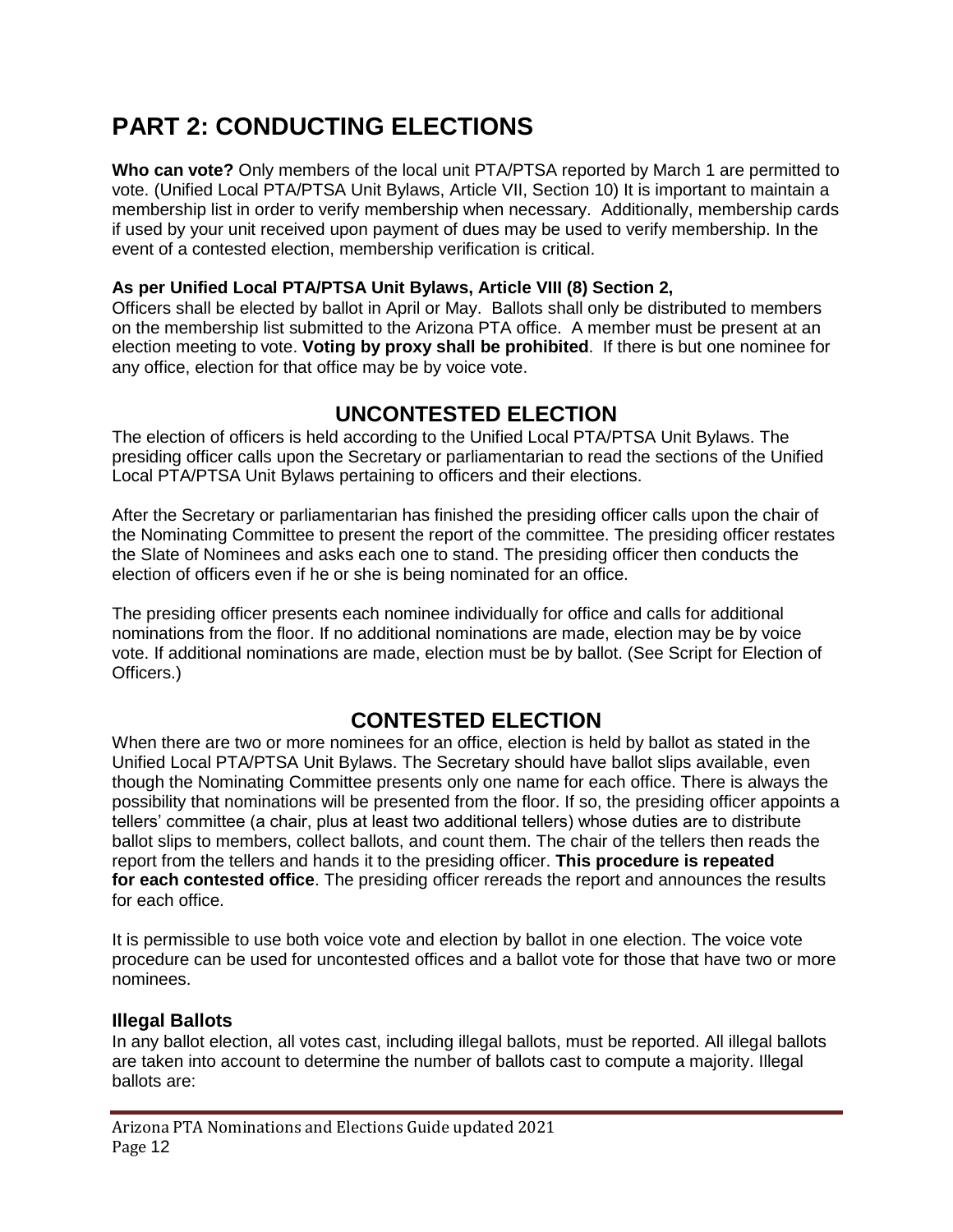## **CONTESTED ELECTION (cont'd)**

- Two ballots folded together
- A ballot including the names of too many candidates

• An unintelligible ballot. If the meaning is doubtful, but the ballot would not affect the results of the election, the ballot should be ignored. If the ballot would affect the outcome, it should be shown to the chair, who would ask the assembly for a ruling.

#### **Script for an Uncontested Election of Officers**

**President:** "The next order of business is the election of officers. The Secretary will read Sections 1 thru 4 of Article VIII (8), Officers and Their Election of the Unified Local PTA/PTSA Unit Bylaws."

**Secretary stands and reads the following:** The Unified Local PTA/PTSA Unit Bylaws Article VIII(8), Offices and Their Election

**Section 1**. The officers of this local PTA/PTSA unit shall consist of a President, a President-Elect if desired, one or more Vice-Presidents, a Secretary, and a Treasurer.

**Section 2**. Officers shall be elected by ballot in April or May. Ballots shall only be distributed to members on the membership list submitted to the Arizona PTA office. A member must be present at an election meeting to vote. Voting by proxy shall be prohibited. If there is but one nominee for any office, election for that office may be by voice vote.

**Section 3**. Officers shall assume their official duties July 1st and shall serve for a term, as defined in the local PTA/PTSA unit's Standing Rules, or until their successors are elected.

**Section 4**. Reasonable efforts must be made to find a successor so that no person serves more than two consecutive terms. A majority of the general membership at the election meeting can vote to re-elect an officer to one additional year. A quorum of the general membership along with written and printed notification of the meeting is required.

**President:** "The chair of the Nominating Committee will read the report from the Nominating Committee."

**Chair of the Nominating Committee:** "Mr./Madam President, the Nominating Committee submits the following nominations: For President: Jordan Jones For Vice President: Dale Black For Secretary: Kelly Cole For Treasurer: Pat Brown" (Upon completion, hand the written report to the chair.)

#### **President:**

"For President, Jordan Jones is nominated by the Nominating Committee. Are there further nominations for President?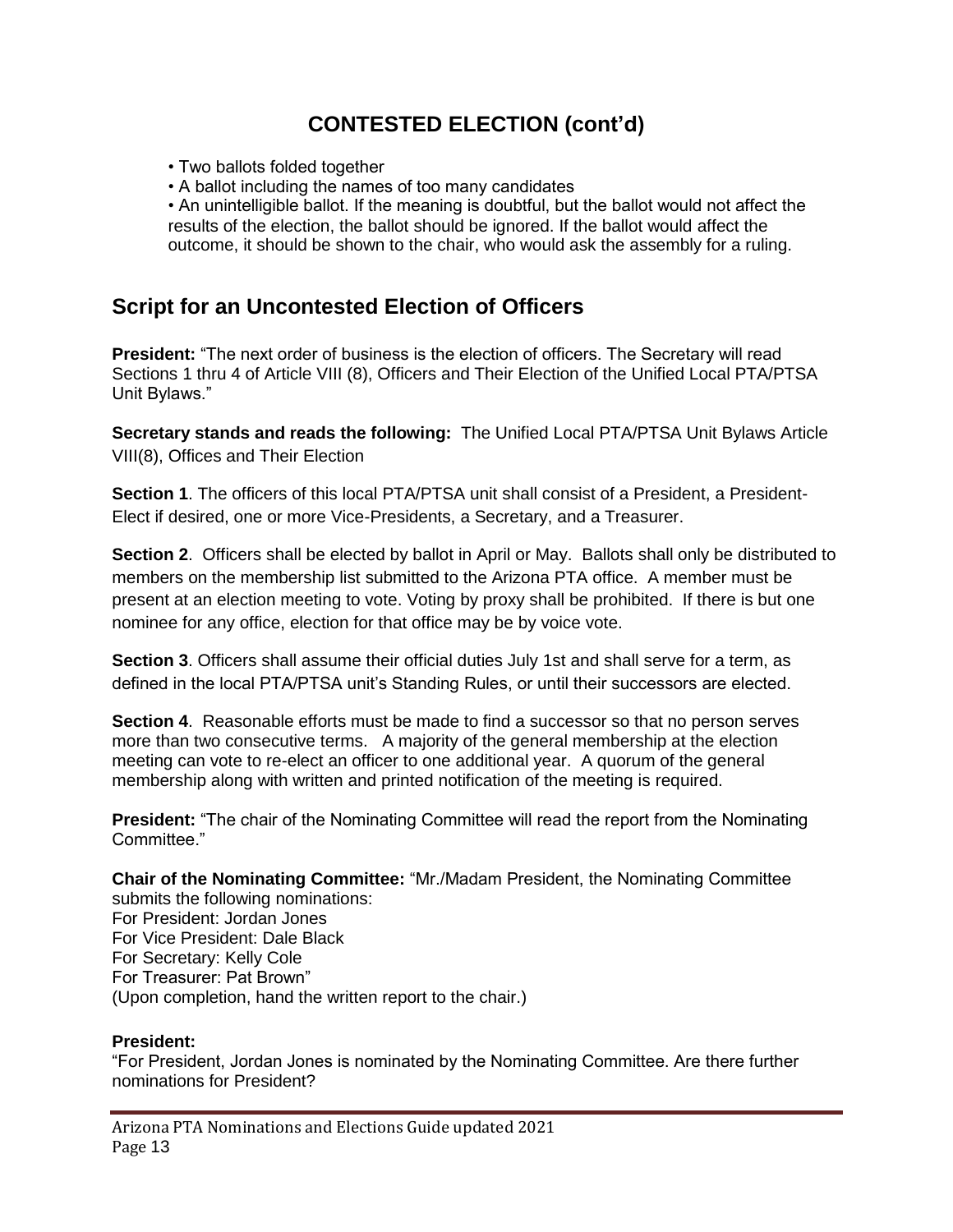## **Script for an Uncontested Election of Officers (cont'd)**

For Vice President, Dale Black is nominated by the Nominating Committee. Are there further nominations for Vice-President?

For Secretary, Kelly Cole is nominated by the Nominating Committee. Are there further nominations for Secretary?

For Treasurer, Pat Brown is nominated by the Nominating Committee. Are there further nominations for Treasurer?

If not, the chair declares the nominations closed and these elected.

All those in favor say Aye, those opposed say No. The Ayes have it and these members are elected."

## **Script for a Contested Election of Officers**

**If there are further nominations, proceed as follows for each office:**

**Member:** "Mr./Madam President, I nominate for President."

**President:** "  $\blacksquare$  is nominated for President. Are there any further nominations for the office of President? Hearing none, the chair declares nominations closed."

**President:** "The chair appoints A, B, C, and D as tellers. Will teller please serve as chair?" (It is always best to have four tellers working together.)

(The voting members will rise and count off. The tellers will hand you a ballot as you count off your numbers. You will take your seat immediately after saying your number and receiving your ballot. Beginning with the member on my extreme left in the front row, please say one (1) and then be seated.)

**President:: "There are voting members present. Will the tellers please come forward and** distribute the ballots?"

(Tellers should first serve President and, if applicable, others at the head table.)

**President:** "The names of the candidates for the position of \_\_\_\_\_\_\_ are \_\_\_\_\_\_\_ and \_\_\_\_\_\_. Using the ballot provided, write your choice for election, then fold your ballot once.

**President: (**Allow two or three minutes for voting then announce) "Have all voted who wish to vote? Will the tellers please collect the ballots. The tellers will now count the votes."

Note: Tellers will move to an area of the room where they can be observed by a respectable distance and count the ballots. President precedes with other business of the association if there is any and will then wait until tellers are ready to report. **President**: Upon return of the tellers, "Are the tellers ready to report?"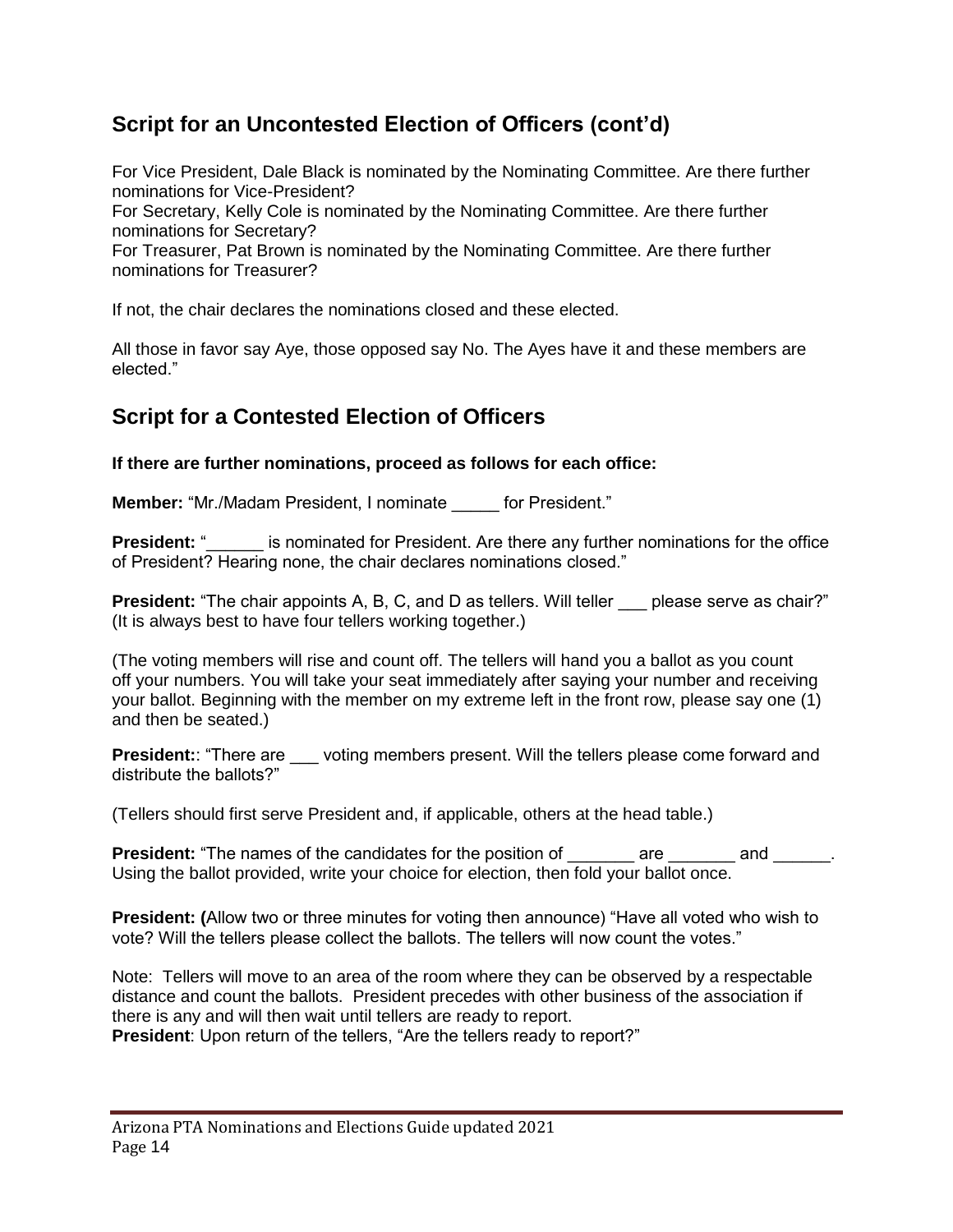## **Script for a Contested Election of Officers (cont'd)**

**Chair of Tellers:** "The teller's committee reports is as follows :

\_\_\_\_\_ Number of votes cast.

Number of illegal votes cast.

Number of votes necessary for election.

Candidate A/ Name received: \_\_\_\_\_\_\_\_\_ votes.

Candidate B/ Name received: \_\_\_\_\_\_\_\_\_ votes.

**President:** " \_\_\_\_\_\_\_\_, having received a majority of the votes cast, is elected President."

**Note: The Teller's Report** is signed by the entire committee and given to the President. All ballots and tally sheets are sealed and given to the Secretary to preserve until after the next meeting when it is reasonable to believe there will be no call for a recount, or the chair states that the ballots be destroyed.

The reporting teller does not declare who was elected; that is the responsibility of the presiding officer after reading the report. The teller's report is entered into the minutes and becomes a part of the official record of the organization. Under no circumstances should the totals be omitted in an election, or a vote on a critical issue, out of deference to the feelings of unsuccessful candidates or the members of a losing side.

## **Points to Remember About Elections**

- Nominees for office cannot serve as teller.
- When there are four tellers, two are assigned the responsibility for reading each ballot, one silently and one aloud; the other two record the votes, as they are read, on separate tally sheets.
- When the President is the nominee for a second term, he or she may still conduct the election.
- An election is an Order of Business on the general meeting's agenda and is treated as such by the President or presiding officer.
- The President should thank the Nominating Committee for their work.
- Be sure every nominee is a PTA/PTSA member.
- The election of officers is a very important order of business. The President should proceed slowly and be sure each member understands the procedure.
- Be aware that anyone can become a member of the local PTA/PTSA unit the day of election to run from the floor for election to office. However, per the Unified Local PTA/PTSA Unit Bylaws they may not vote unless they were a paid member prior to March 1.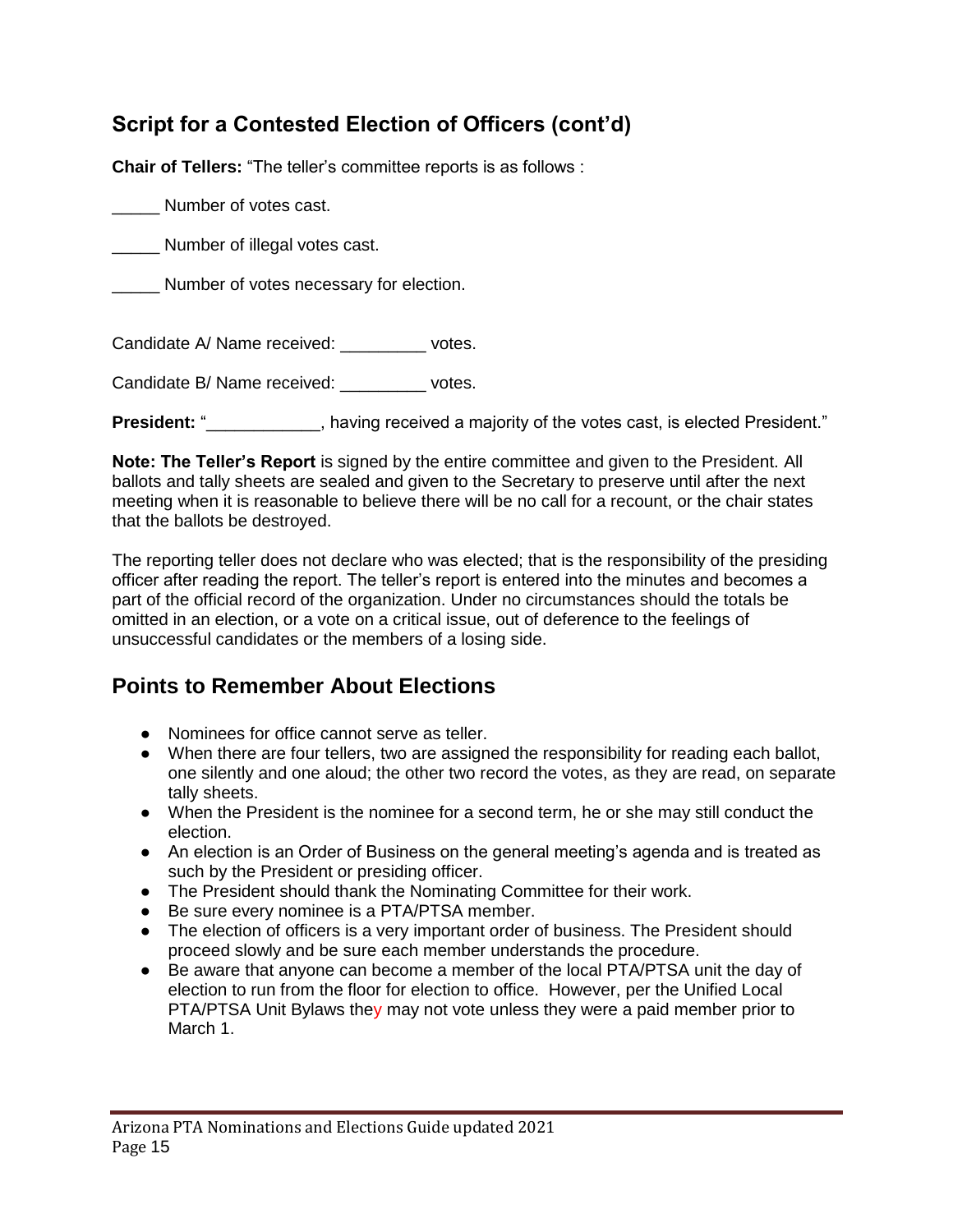## **PART 3: DUTIES OF OFFICERS REFERENCE**

## **DUTIES OF THE PRESIDENT**

**Refer to** Unified Local PTA/PTSA Unit Bylaws **Article IX, Section 1**

*The President is elected by the local unit members to direct the affairs of the association in cooperation with the other members of the Executive Committee and to represent its members.*

- Serves for a term of office specified in the local unit Standing Rules.
- Knows and follows the Unified Local PTA/PTSA Unit Bylaws of the association.
- Cooperates with the other members of the Executive Board.
- Appoints chairpersons and standing committees according to bylaws.
- Develops and updates a procedure book.
- Consults with the school principal on all matters relating to the school.
- Invites teachers/community members to participate as active members and chairpersons.
- Presides at all meetings of the general membership and the Executive Committee.
- Expedites meetings by: preparing an agenda, opening and closing meetings on time, and by working with officers and chairpersons before the meeting to learn who has reports or additions to the agenda.
- Attends or is representative to council meetings, region meetings, workshops, PTA conventions, leadership conferences, and other related meetings.
- Ensures that all required reports and forms are completed and returned to the state office by the designated deadline.
- Is an ex-officio member of all committees, except the nominating and audit committee.
- Performs any additional duties as outlined and specified in each individual local units Standing Rules.

#### **As Administrative Officer, the President:**

- Studies information and material received from Arizona PTA and National PTA.
- Studies bylaws and material passed on from predecessors.
- Holds meetings of the Executive Board to discuss the plans and business of the association.
- Consults with officers and committee chairperson before each meeting to see that all details of the meeting are planned and ready.
- Distributes materials promptly to officers and committee chairperson.
- Calls upon each chairperson to prepare a plan of work. These plans should be approved by the Executive Board before the first regular general meeting.
- Signs all contracts on behalf of the association.
- Delegates certain administrative duties to the Vice President(s).
- Serves ex-officio on all committees, except the nominating and audit committee.
- Attends training offered by council, region, and Arizona PTA.
- Attends all meetings called by the council or sends a duly appointed alternate. (when applicable)
- Keeps a procedure book for successor.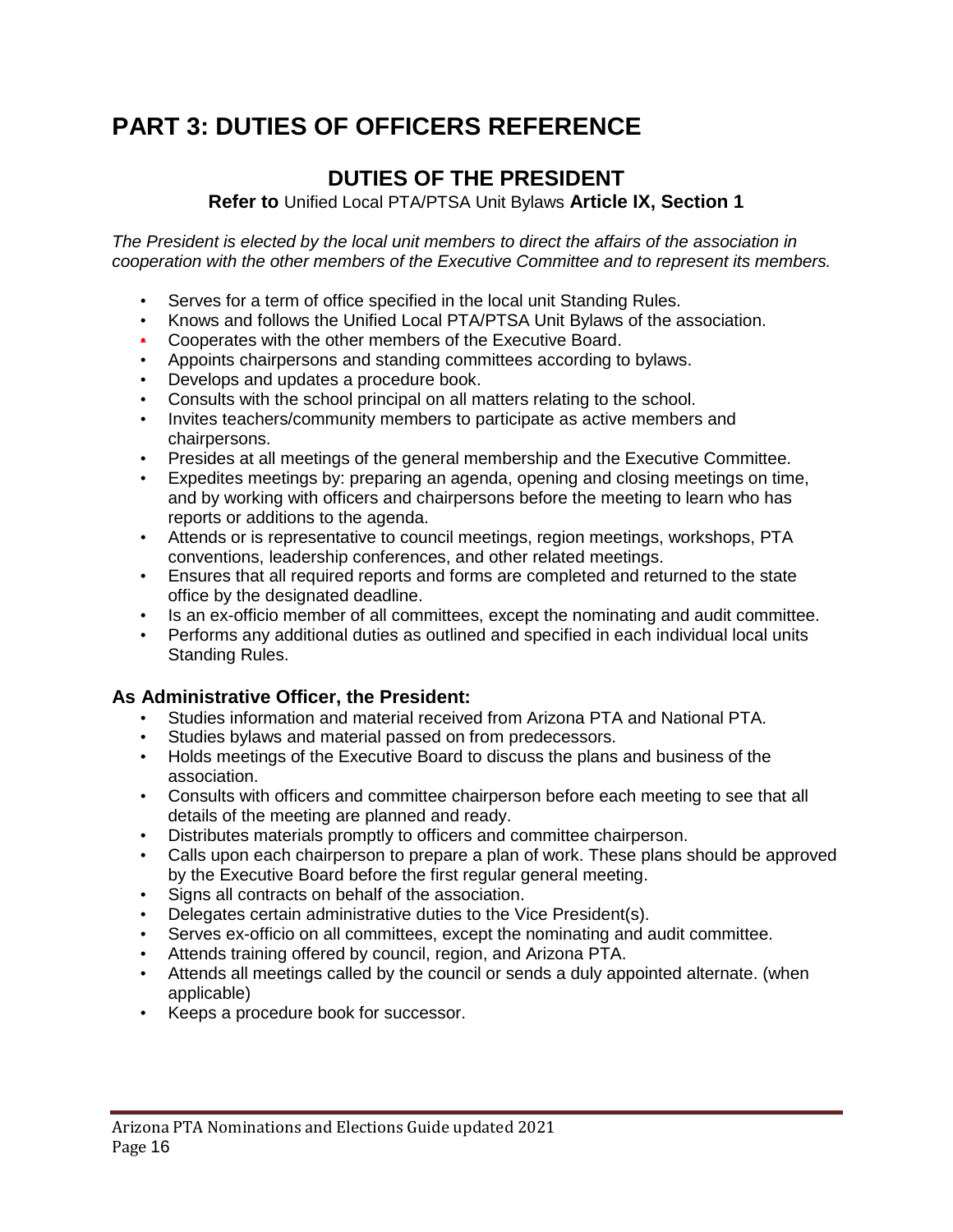## **DUTIES OF OFFICERS REFERENCE (cont'd)**

## **DUTIES OF THE FIRST VICE PRESIDENT**

**Refer to** Unified Local PTA/PTSA Unit Bylaws **Article IX, Sections 2 and 3**

*The First Vice President may be called upon at any time to assume temporarily the place of the President. The First Vice President should make a thorough study of the President's duties and responsibilities and be familiar with the work of the association. A strong First Vice President can and should be the President's "right hand", acting as an aide and assuming assigned responsibilities.*

#### **The First Vice President:**

- Presides at meetings in the absence of the President/President Elect or upon their inability to serve.
- Performs the duties of the President in the absence of the President and the President Elect or upon their inability to act.
- Acts as an assistant to the President and assumes responsibility for duties assigned by the President.
- Performs any other specific duties that may be provided for in the Unified Local PTA/PTSA Unit Bylaws and Standing Rules.
- Represents the President upon request.
- Attends all training opportunities offered by the council, region, and Arizona PTA.

When local units have more than one Vice President, they often designate specific duties for each Vice President such as Vice President for education or Vice President of legislation. Vice Presidents can serve as program chairperson, coordinators for major projects that involve several committees, and as a liaison to outside groups that may desire a connection with a local unit. In the case of multiple Vice Presidents, it is helpful if each Vice President is assigned oversight of committees that have connecting areas of responsibility. Multiple Vice Presidents can be helpful in strengthening communication within the Board of Directors as well as within the general membership and other entities in the school community and system.

## **DUTIES OF THE SECRETARY**

**Refer to** Unified Local PTA/PTSA Unit Bylaws **Article IX, Section 4** 

*The Secretary is responsible for keeping an accurate record of the proceedings of the association, Executive Board meetings. These records will be the history of the PTA/PTSA. Promptness, accuracy and knowledge of PTA Purposes and policies are very important to the job.*

- Records accurately all business transacted at each meeting of the association (general, and Executive Board) and presents the minutes for approval at the next meeting of the same body.
- Submits online the names and addresses of all incoming officers to Arizona PTA by no later than May 15 of each year.
- Maintains membership list.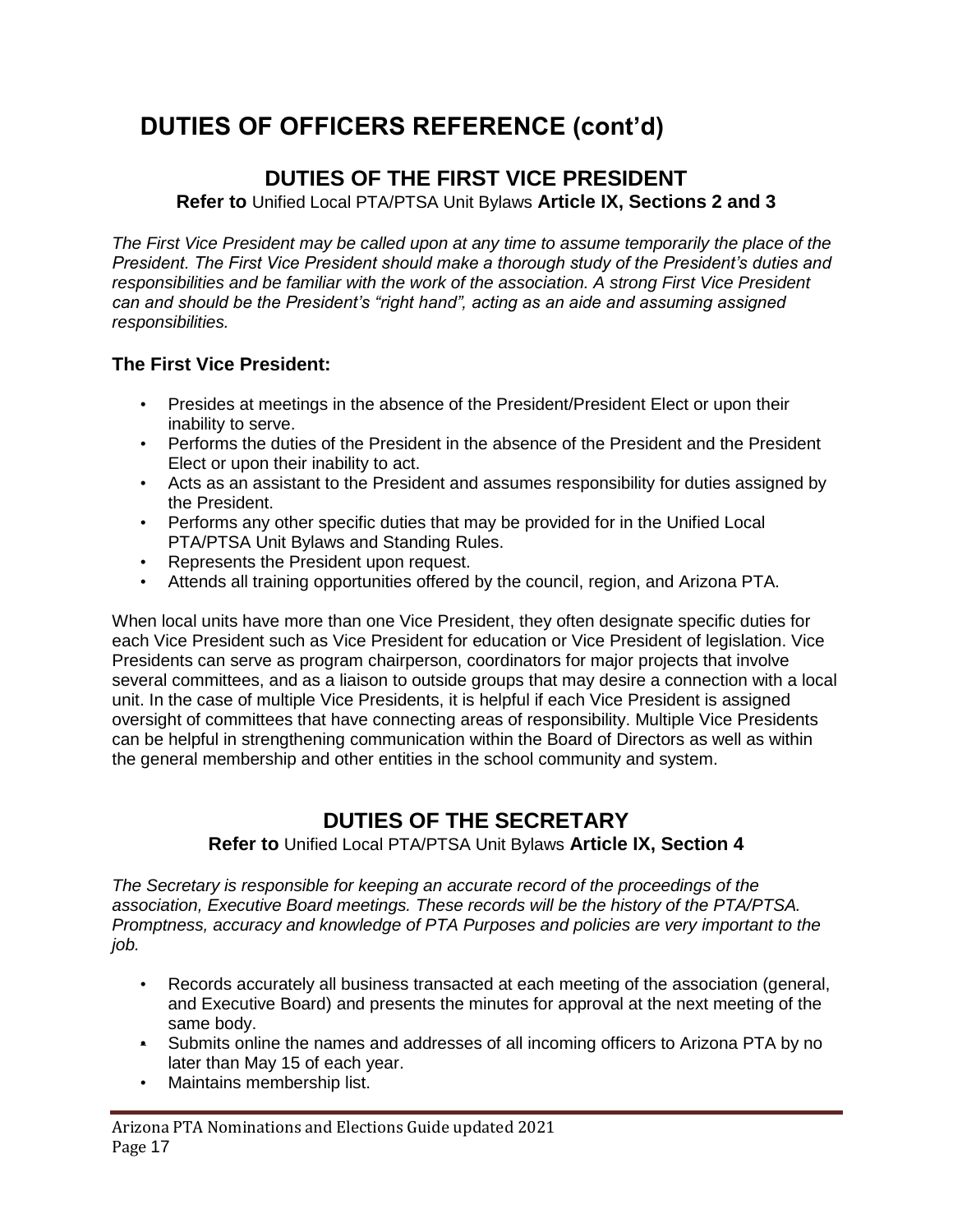## **DUTIES OF OFFICERS REFERENCE (cont'd)**

## **DUTIES OF THE SECRETARY (cont'd)**

- Sends correspondence for the PTA/PTSA and maintains a correspondence file.
- Calls the meeting to order in the absence of the President and Vice President.
- Sends out notices of meetings.
- Assists in determining a quorum.
- Counts a rising vote.
- Prepares in advance of each meeting (in consultation with the President) an agenda showing the order in which business should come before the body.
- Serves as custodian for all records except for those specifically assigned to other individuals.
- Has on hand for reference at each meeting:
	- 1. Minutes of previous meetings
	- 2. Copies of previous treasurer's reports
	- 3. An agenda (include unfinished business)
	- 4. Current copy of Unified Local PTA/PTSA Unit Bylaws
	- 5. Current copy of Local Unit Standing Rules
	- 6. Copy of Robert's Rules of Order (newly revised)
	- 7. Current membership list
	- 8. List of committee chairpersons and committee members
	- 9. Materials for note/minute taking
	- 10. Ballots, in case a vote is taken by ballot
	- 11. Motion blanks

## **DUTIES OF THE TREASURER**

#### **Refer to** Unified Local PTA/PTSA Unit Bylaws **Article IX, Section 5**

*The Treasurer is the legally responsible, authorized custodian of the PTA/PTSA funds. The Treasurer is responsible for the financial management of the PTA/PTSA. The Treasurer*  receives and disburses all monies in accordance with the Unified Local PTA/PTSA Unit Bylaws *and the approved budget.*

- Makes sure the books have been audited as soon as possible after the end of the school year before accepting them.
- Has an annual audit conducted immediately following the end of their term of office. This may or may not be the same as the end of the fiscal year.
- Gives a Treasurer's report at every Executive Board and general membership meeting.
- Makes sure new signature cards are on file with the bank immediately upon taking office
- The Treasurer and President should both sign each check as provided in the Unified Local PTA/PTSA Unit Bylaws.
- Ensures all checks have two signatures. This is required by your Unified Local PTA/PTSA Unit Bylaws as well as insurance policy.
- Serves on the Budget Committee and develops a budget for the upcoming PTA/PTSA year.
- Makes sure the PTA/PTSA has insurance bonding for the treasurer and officers of the organization.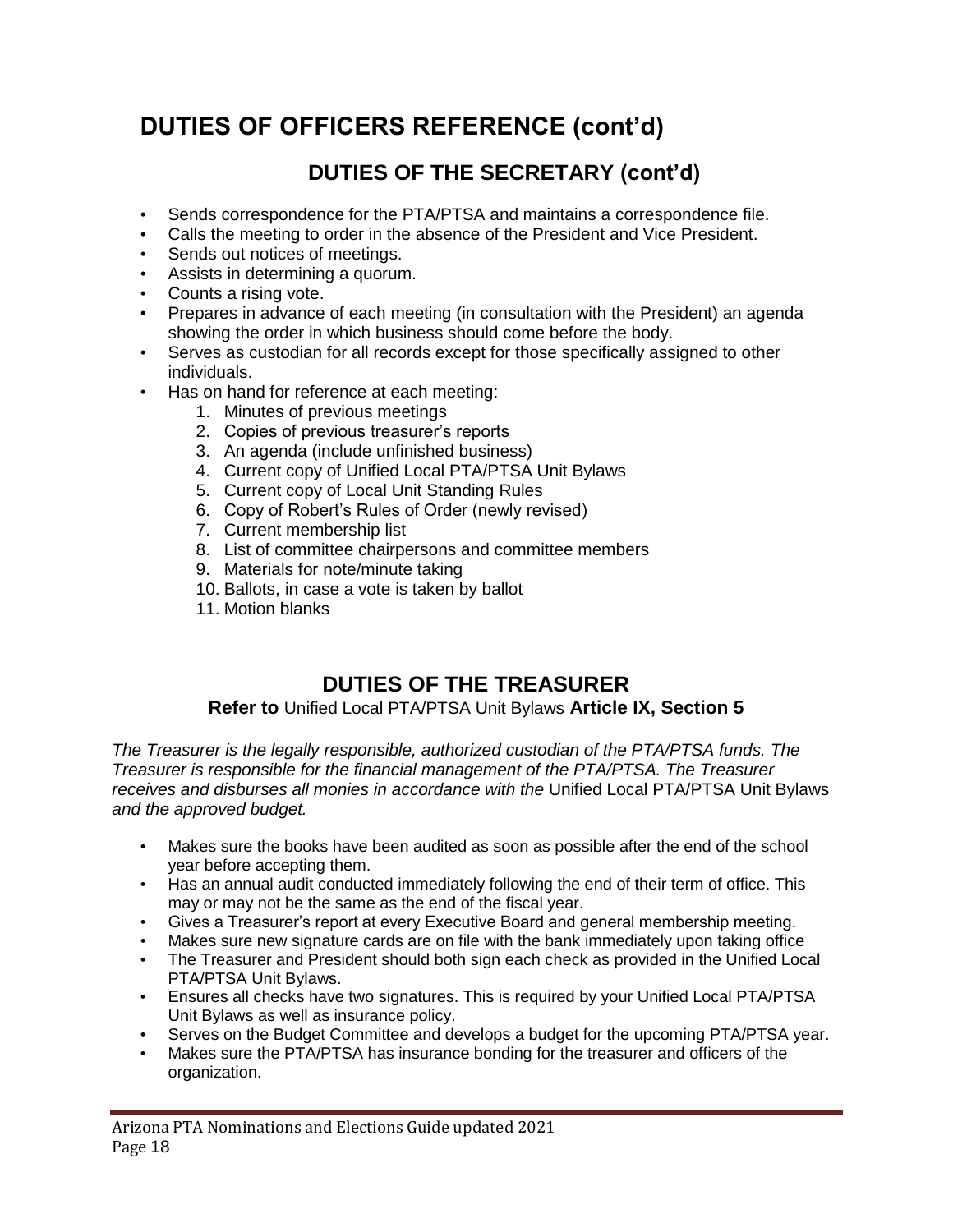## **DUTIES OF OFFICERS REFERENCE (cont'd)**

## **DUTIES OF THE TREASURER (cont'd)**

- Keeps an accurate and detailed account, in the treasurer's transaction ledger, of all monies received and paid out. Uses Check Request Form
- Keeps records up to date. Always obtains a receipt for every purchase or other payment made by the PTA./PTSA.
- Counts money with the person presenting it and issues a receipt promptly. Treasurer is always the third counter. Uses a Cash Verification Form.
- Always deposits all monies in the PTA/PTSA bank account within 24 hours received. Never leaves money in the school or at someone's home. Utilize night depository facilities of the bank.
- Preserves all check requests, receipts, paid bills, bank statements, and canceled checks for annual audit.
- Reconciles the bank statement every month as soon as it is received.
- Reviews the bank statement with the President on a monthly basis.
- Presents a Treasurers report that is reconciled to the bank statement on a monthly basis to the executive board.
- Pays all authorized bills by check for items in the budget.
- Never issues a check for an unspecified amount (i.e., blank check).
- Never issues a check made payable to "cash," and never pays with cash. Checks provide a record of transactions.
- Always registers every check in the checkbook at the time it is written. Record on the check and the check stub the reason that the check was written.
- Keeps PTA /PTSA funds separate from school funds. Never deposit any PTA/PTSA money in anyone's personal account or the school's accounts.
- Writes checks only for items in the approved budget. Any changes in the budget, or expenditures not included in the budget, must have the approval of the general membership.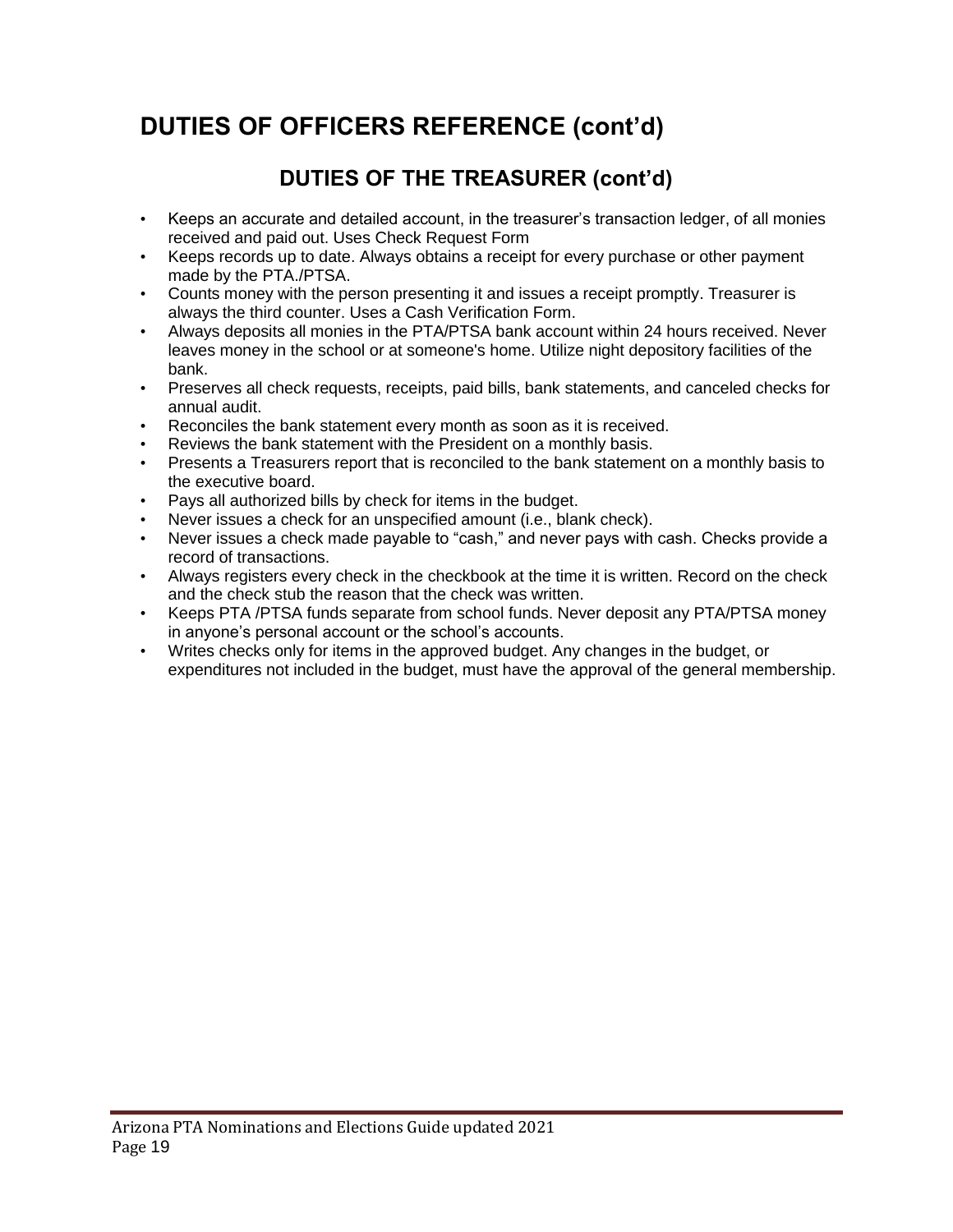## **PART 4: SAMPLE FORMS AND TEMPLATES**

## **Nominating Committee Check List**

- Elect the Nominating Committee at least two months prior to the election meeting.
- After committee members are elected by the membership, the President appoints a temporary chair.
- Temporary chair, with input from other committee members, sets first meeting date, time, and place.

#### • **First Meeting:**

- 1. Committee elects a permanent chair.
- 2. Determine a target date for completion. (Consider upcoming communications to membership, e.g. newsletter, programs, etc.) See samples of an Announcement Letter, Call for Nominations and Nomination Form. Please feel free to edit to suit your own needs.
- 3. Develop a "candidate search list" and determine how contacts will be made. After the election, it is helpful to pass on a list of those individuals who are interested in a committee or becoming an officer in the future to the incoming President.
- 4. Review and use the following tools to organize your candidate search:
	- Unified Local PTA/PTSA Unit Bylaws and the local unit Standing Rules
	- Skills by Position Worksheet Instructions
	- Blank Worksheet
- 5. Set next meeting date to report progress.

#### • **Second Meeting:**

- 1. Use a Behavioral Interviewing Questionnaire to conduct interviews if desired.
- 2. If a complete slate of officers has been selected, complete in duplicate, a Nominating Committee Report. Date, sign and present one copy to the PTA/PTSA Board as soon as possible. Retain the other copy to be read at the election meeting. Sample enclosed.
- 3. If the slate is not complete, give a Status Report ONLY to the Board, and continue the process until slate is complete.

 When all nominees are selected and notification is given to the Board, post one copy of the Nominating Committee Report in the school office, or another visible location, at least 10 days prior to the election meeting.

 $\Box$  Chair of the Nominating Committee reads the Nominating Committee Report to the general membership (after Secretary reads the portion of the bylaws dealing with the election of officers.)

 $\Box$  File one copy of the official signed and dated Nominating Committee Report with the minutes.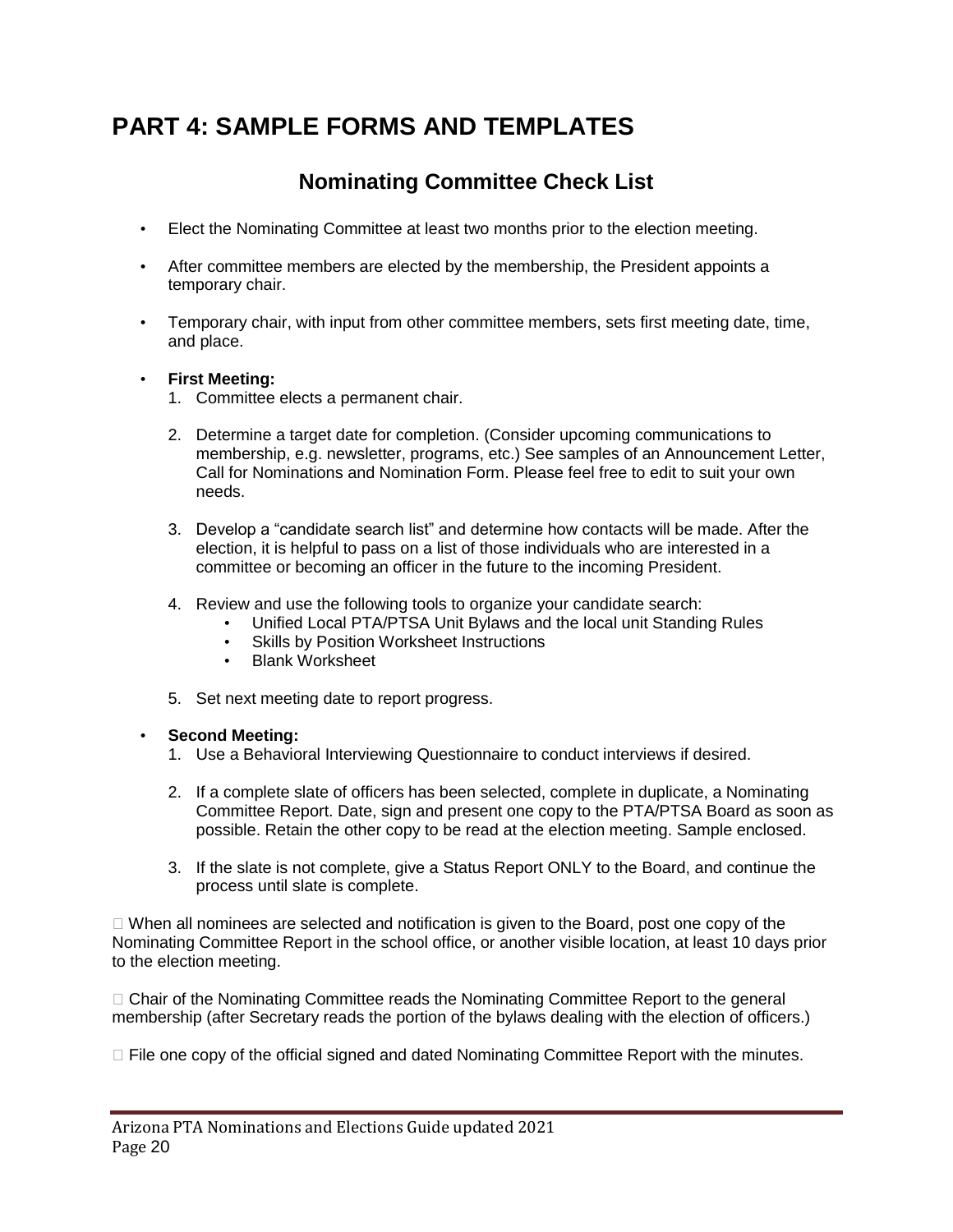

# **NOMINATING COMMITTEE FIRST MEETING AGENDA**

## **\_\_\_\_\_\_\_\_\_\_\_\_\_\_\_\_\_\_\_\_\_\_\_\_ School PTA/PTSA Nominating Committee**

\_\_\_\_\_\_\_\_\_\_\_\_\_\_\_\_\_\_\_\_\_\_\_\_\_\_\_ (Date)

## WELCOME & INTRODUCTIONS

## COMMITTEE SCHEDULE

- Communications to membership (email, newsletter, posting)  $\Box$
- Number of meetings  $\Box$
- Location of meetings (need access to phone)  $\Box$
- Timeline for Completion  $\Box$

#### CANDIDATE SELECTION

- Suggested qualifications (page 7 of Elections Guide)  $\Box$
- Presenting interested candidates  $\Box$
- Candidate Search List  $\Box$
- $\Box$ Elected officers vs. volunteers

## **COMMUNICATION**

- Contacting prospective candidates (chair)  $\Box$
- $\Box$ Time period for responding to availability

## REPORTING / REQUIREMENTS

- Notification to the Board  $\Box$
- Nominating Committee Report  $\Box$

ELECTION OF PERMANENT CHAIR

## QUESTIONS & ANSWERS

NEXT MEETING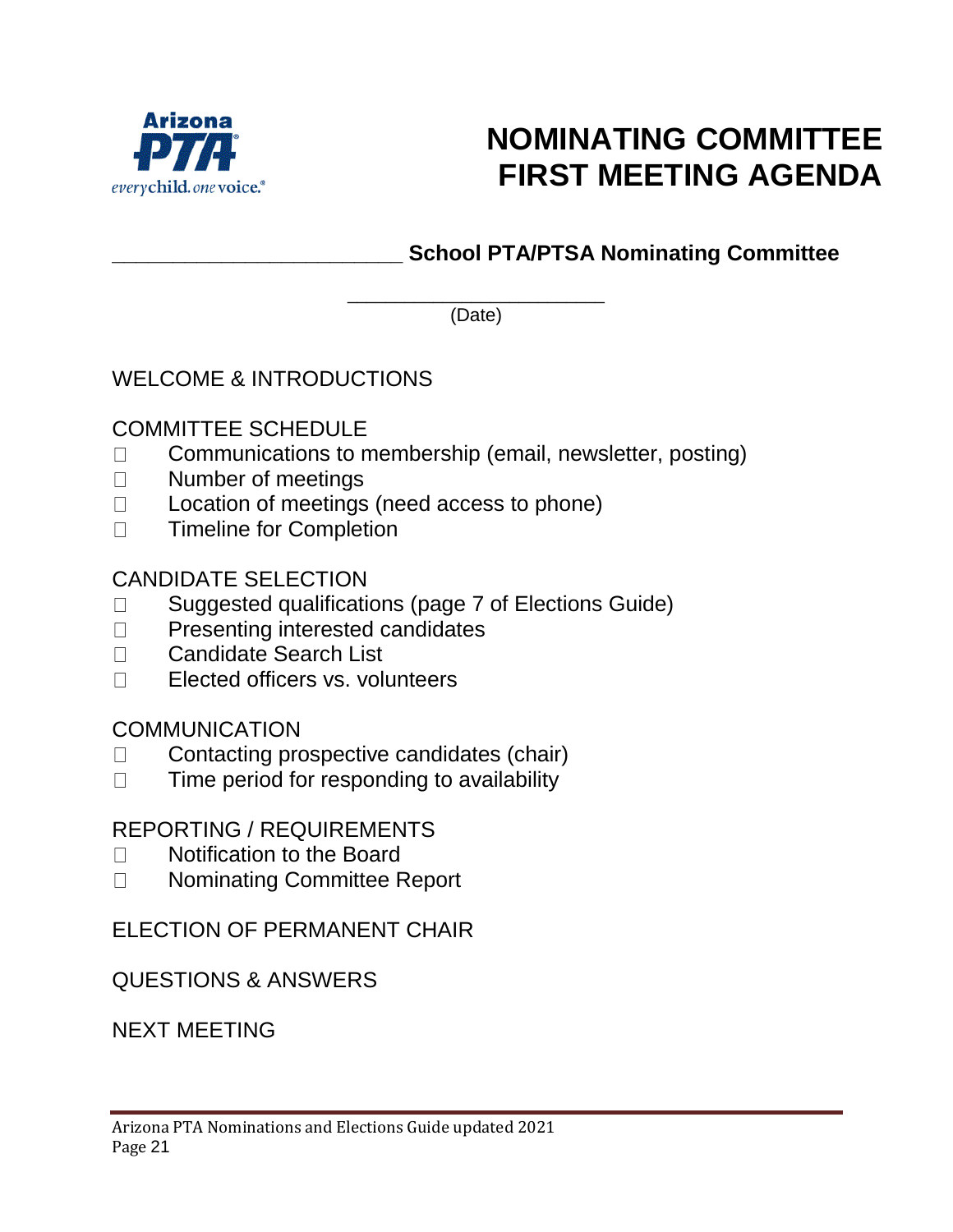

# **NOMINATING COMMITTEE SECOND MEETING AGENDA**

**\_\_\_\_\_\_\_\_\_\_\_\_\_\_\_\_\_\_\_\_\_\_\_\_ School PTA/PTSA Nominating Committee**

**\_\_\_\_\_\_\_\_\_\_\_\_\_\_\_\_\_\_\_\_\_ (Date)**

## WELCOME & INTRODUCTIONS

## CANDIDATES FOR PTA/PTSA OFFICE

- Nominees thus far  $\Box$
- Potential candidates Candidate Search List  $\Box$

## NOMINATING COMMITTEE TIMELINE

- Communications to membership (email, newsletter, posting)  $\Box$
- PTA/PTSA General Membership Meeting  $\Box$ 
	- ❖ Presentation materials (i.e. job descriptions, forms, etc)
	- ❖ Acceptance of nominations at the meeting (process)

#### **COMMUNICATION**

- Responding to nominations  $\Box$
- Interview process  $\Box$ 
	- ❖ Interview questionnaire/questions
	- ❖ Presentations at elections
- Time period for confirming availability  $\Box$

WRAP-UP & CLOSING SUMMARY

NEXT MEETING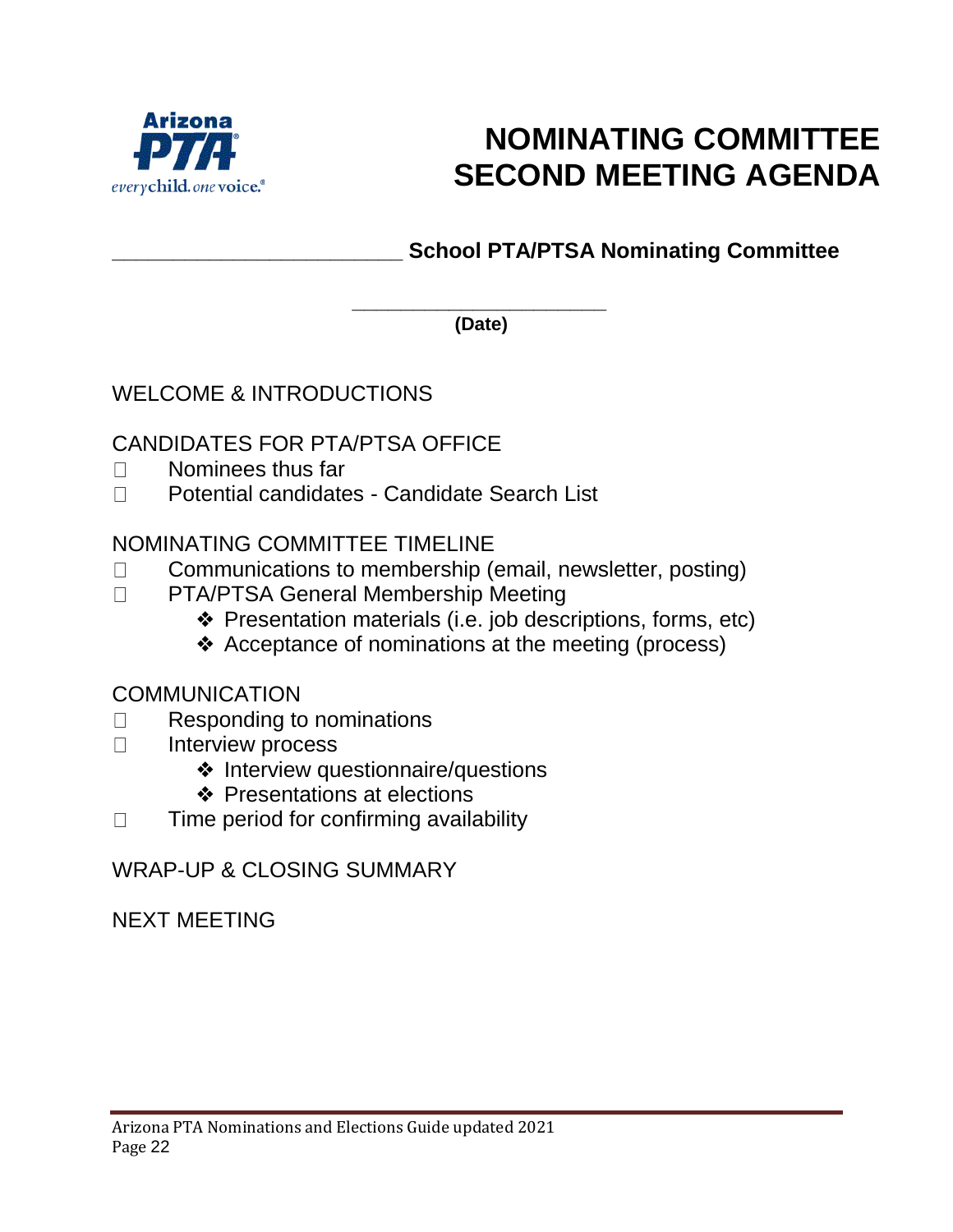

# **NOMINATING COMMITTEE THIRD MEETING AGENDA**

## **\_\_\_\_\_\_\_\_\_\_\_\_\_\_\_\_\_\_\_\_\_\_\_\_ School PTA/PTSA Nominating Committee**

**\_\_\_\_\_\_\_\_\_\_\_\_\_\_\_\_\_\_\_\_ (Date)**

#### WELCOME & INTRODUCTIONS

#### CANDIDATES FOR PTA/PTSA OFFICE

- Nomination Forms  $\Box$
- $\Box$ Candidate Contact List – Confirm interest

#### NOMINATING COMMITTEE INTERVIEWS

Schedule for Interviews  $\Box$ 

#### (Dates:\_\_\_\_\_\_\_\_\_\_\_\_\_\_\_\_\_\_\_\_\_\_\_\_\_\_\_\_\_\_\_\_\_\_\_\_)

- Interview format and content  $\Box$ 
	- ❖ Interview questionnaire/questions
	- ❖ Timing and summarizing results

## COMMUNICATION and ORGANIZATION

- Nominating Committee Report and Minutes  $\Box$
- PTA/PTSA Meeting (Date: \_\_\_\_\_\_\_\_\_\_\_\_\_\_  $\Box$ 
	- Roles and Responsibilities
		- ❖ Contested Election (Ballots and Tellers)
		- ❖ Non-Contested Election
- Dissolution of the Nominating Committee  $\Box$ 
	- ❖ Alignment of the Committees Recommendations

WRAP-UP & CLOSING SUMMARY

NEXT MEETING - Interviews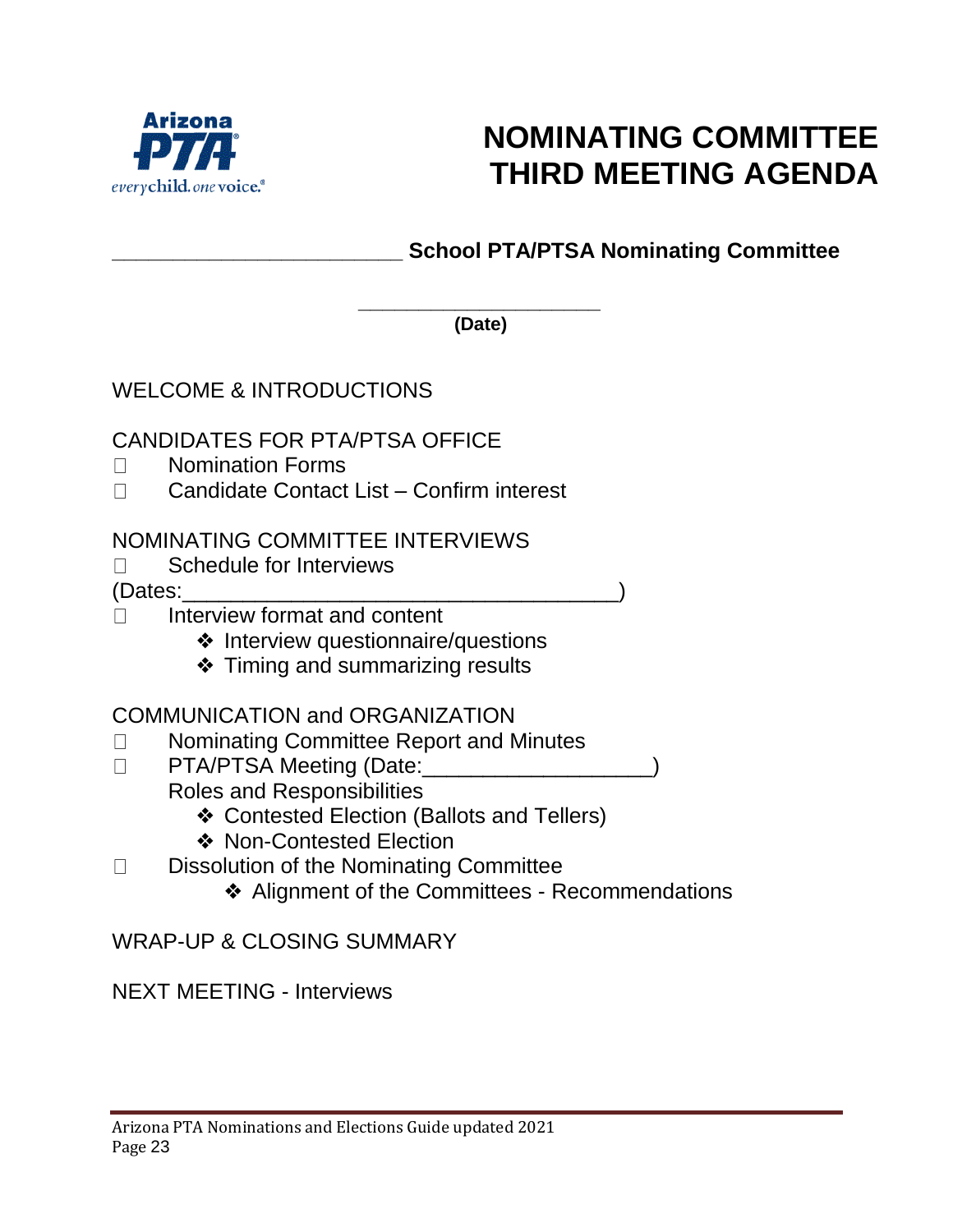

# **PTA/PTSA NOMINATING COMMITTEE SIGN IN SHEET**

## **\_\_\_\_\_\_\_\_\_\_\_\_\_\_\_\_\_\_\_\_\_\_\_\_ School PTA/PTSA Nominating Committee**

#### **\_\_\_\_\_\_\_\_\_\_\_\_\_\_\_\_\_\_\_\_\_\_\_\_\_\_\_\_\_\_\_\_\_\_ (DATE)**

| $\mathbf{NAME}$ | $\mathbf{EMAIL}$ | <b>PHONE</b> |
|-----------------|------------------|--------------|
|                 |                  |              |
|                 |                  |              |
|                 |                  |              |
|                 |                  |              |
|                 |                  |              |
|                 |                  |              |
|                 |                  |              |
|                 |                  |              |
|                 |                  |              |
|                 |                  |              |
|                 |                  |              |
|                 |                  |              |
|                 |                  |              |
|                 |                  |              |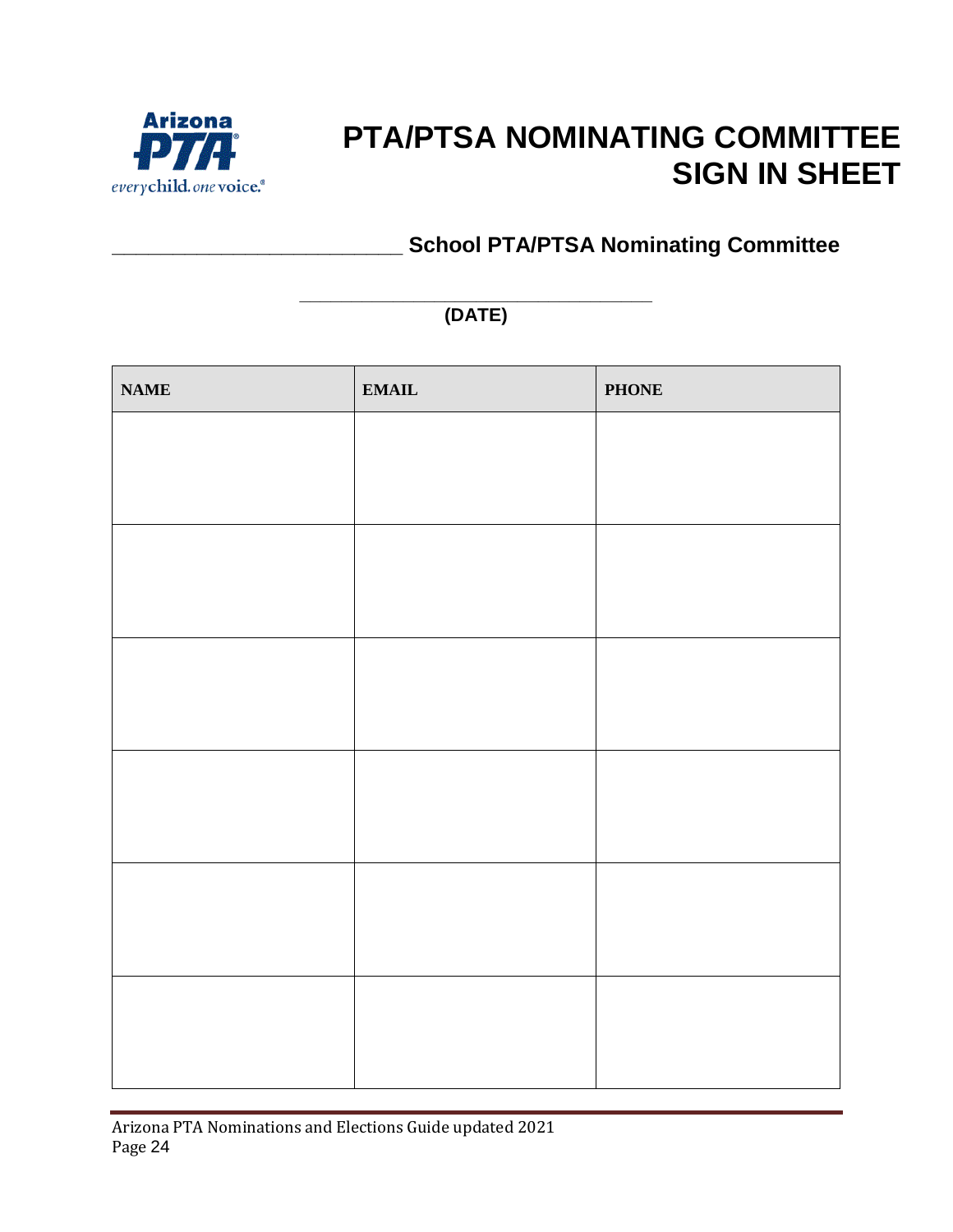

# **PTA/PTSA NOMINATED CANDIDATES CONTACT RECORD**

#### **\_\_\_\_\_\_\_\_\_\_\_\_\_\_\_\_\_\_\_\_\_\_\_\_ School PTA/PTSA Nominating Committee**

| <b>PTA/PTSA CANDIDATE</b><br>& OFFICE                 | <b>PTA/PTSA OFFICE</b>                            | <b>STATUS/NOTES</b>                                             |
|-------------------------------------------------------|---------------------------------------------------|-----------------------------------------------------------------|
| <b>Example</b><br>Susan Doe 404.777.9311<br>President | 1/26 (email), 2/15<br>(contact), 3/01 (voicemail) | Nominated by John Doe.<br>Has expressed interest in<br>serving. |
|                                                       |                                                   |                                                                 |
|                                                       |                                                   |                                                                 |
|                                                       |                                                   |                                                                 |
|                                                       |                                                   |                                                                 |
|                                                       |                                                   |                                                                 |
|                                                       |                                                   |                                                                 |
|                                                       |                                                   |                                                                 |
|                                                       |                                                   |                                                                 |
|                                                       |                                                   |                                                                 |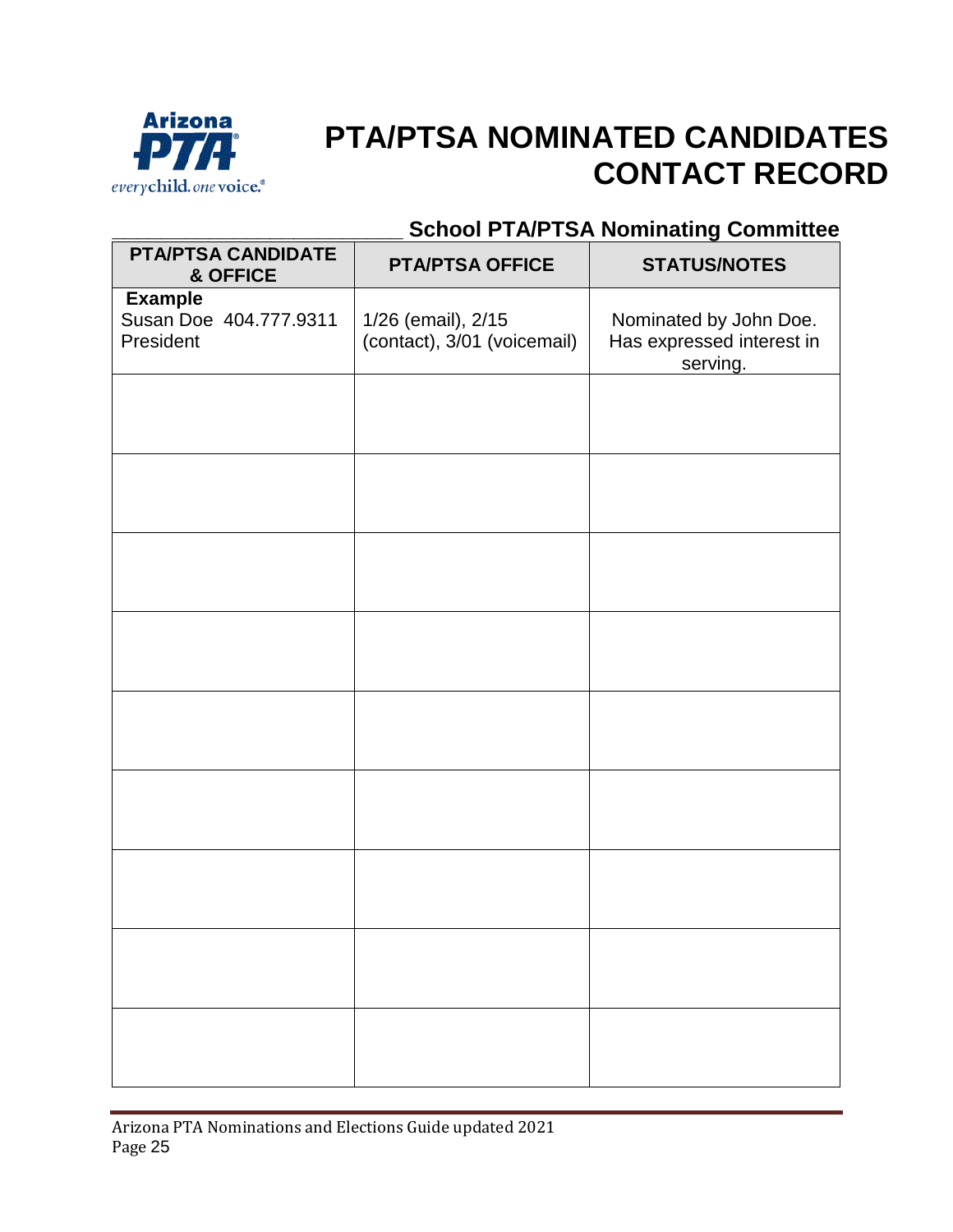

#### *everychild.one* **voice.<sup>®</sup>** *Contract Contract Contract Contract Contract Contract Contract Contract Contract Contract Contract Contract Contract Contract Contract Contract Contract Contract Contract Contract Contract Cont*

#### (**PTA/PTSA Name)**

#### Date

Dear PTA/PTSA members,

It's time to elect a nominating committee and accept nominations for PTA/PTSA officers. The nominating committee is responsible for selecting and presenting the slate of officers at the election meeting on (fill in date, time and location of the election meeting). We need nominees for the following positions: President, Vice President, Secretary, and Treasurer (fill in as needed). We are also accepting nominees for the following appointed position committee chairs and committee members. The Nominating Committee is not responsible for selecting the committee chairs, or committee members however; will forward all names to the elected President/Executive Board for their consideration.

The Nominating Committee will review nominations for elected offices, may conduct interviews and submit a Nominating Committee report to the Executive Board and to members of the PTA/PTSA at the election meeting. The nomination form is attached to this message and will also be posted on the school and/or PTA/PTSA website, etc.

The process will follow this general schedule:

- Election of Nominating Committee at general meeting: (*fill in date, time and location*)
- Deadline for submitting nomination form for officers: (*fill in date, name, and/or place*)
- Candidate Interviews: The Nominating Committee will review all nominated individuals and will conduct interviews of all qualified nominees. For the most part, these interviews will be conducted during the Nominating Committee meetings. However, other arrangements will be made for nominees who are unavailable during these meetings. All nominees will be notified of specific time for the interview and allowed an opportunity to consider any office prior to making a decision.
- Report of Nominating Committee: The Nominating Committee will post a report indicating the nominees for each elected position on (*fill in date*), ten days before the election meeting.
- Election Meeting: The nominating committee will give the report on (*fill in date*) at the PTA/PTSA general meeting.

#### Arizona PTA Suggested Qualifications:

Knowledgeable about and adheres to the Purposes and basic policies of PTA. Knows/willing to learn parliamentary procedures. Experienced in PTA/PTSA or other organizational work. Has a sense of justice and fairness. Exhibits enthusiasm for PTA/PTSA. Willingness to make PTA/PTSA a priority for his/her schedule relative to the responsibilities and duties of the position.

Attached is a nomination form, and the listing of mission and qualifications for each elected position. Please distribute this information to any PTA member interested in serving as an officer. PTA members may nominate themselves. Forms are also available in the school office at the reception desk. If you should have any questions on the nomination process, please feel free to contact (*fill in name*), Nominating Committee Chair.

Regards,

Nominating Committee Chair, (year)Home or school address Phone number and/or email address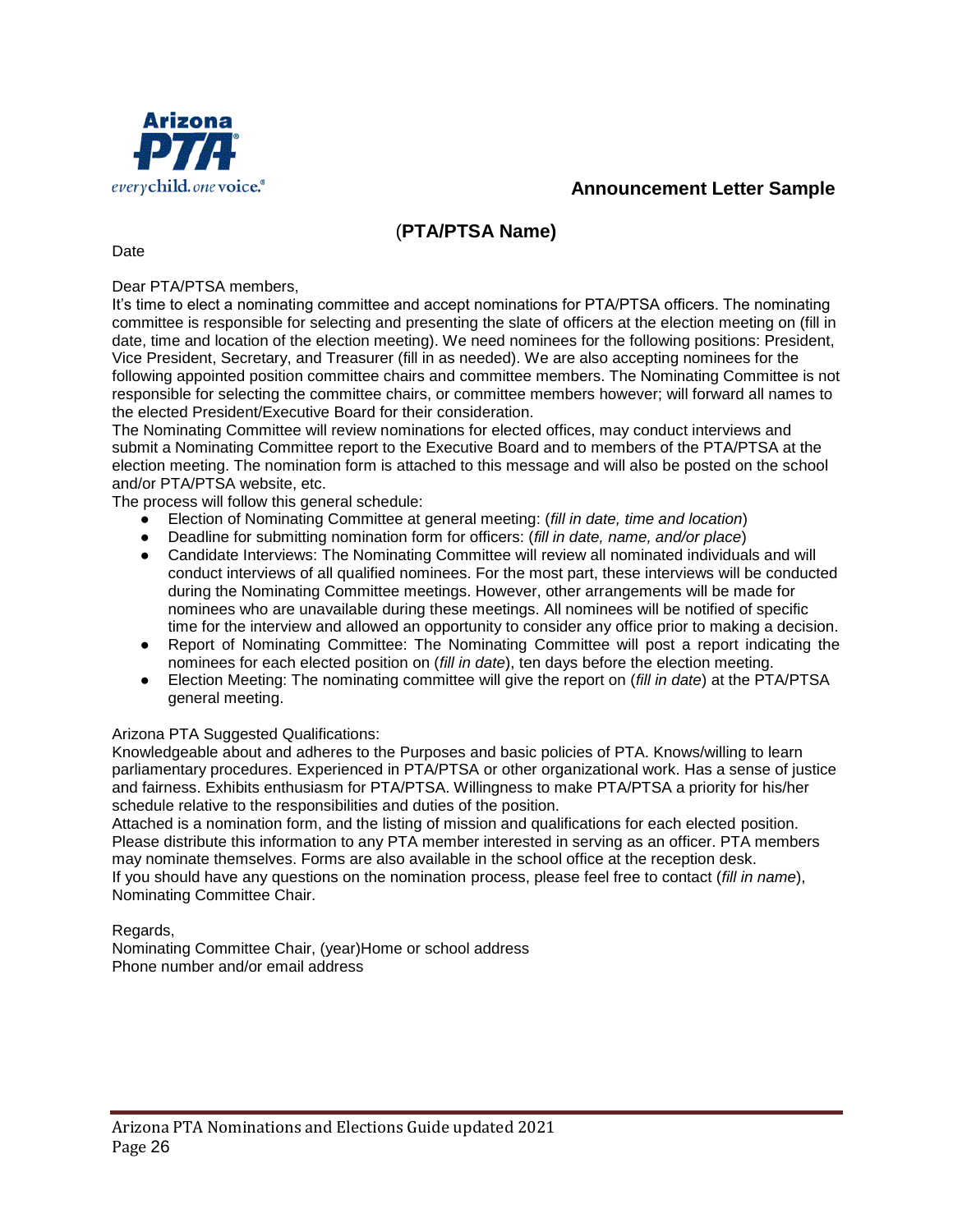#### **Call for Nominations Sample Form (***PTA/PTSA Name***)**

#### **Call for Nominations – (***fill in year***) PTA/PTSA Officer Elections**

(Fill in Name of PTA/PTSA) officer elections will be held at the PTA/PTSA meeting on (*date*), in the (*fill in location*). The following officers will be elected:

#### **President**

Direct the affairs of the association in cooperation with the Executive Committee and represent PTA/PTSA members. Develop a year-long plan of action; oversee and interact with all PTA/PTSA officers and activities; interact with school administration; Develops and updates a procedure book; Presides at all meetings of the general membership, and Executive Board; Knows and follows the bylaws of the PTA/PTSA; Appoints chairpersons on standing committees according to bylaws.

#### **First Vice President**

Under the direction of the PTA/PTSA President, direct the affairs of the association in cooperation with the Executive Committee and represent PTA/PTSA members in all business when the President is unavailable.

**VP Communications\*** (Newsletter, Directory, Web Site) Oversee and interact with committee chairs for this area; Make reports at general meetings if requested.

**VP Development\*** (Membership, Fund Raising, Business Partners, Book Fairs) Initiate and coordinate fundraising efforts; Oversee and interact with committee chairs for this area; Make reports at general meetings if requested.

**VP Parental Involvement\*** (Meeting Programs, Reflections, Senior Events & Activities) Initiate special activities; oversee and interact with committee chairs for this area; Make reports at general meetings if requested.

**VP Support\*** (Hospitality, Appreciation, Volunteers, Parent Ambassadors) Oversee and interact with committee chairs for this area; Make reports at general meetings if requested.

#### **Secretary**

The Secretary is responsible for keeping accurate record of the proceedings of the association, Board of Directors and Executive Committee meetings. These records will be the history of the PTA/PTSA. Promptness, accuracy and knowledge of PTA Purposes and Policies are very important to the job.

#### **Treasurer**

The Treasurer is the legally responsible, authorized custodian of PTA/PTSA funds. The Treasurer is responsible for the financial management of the PTA/PTSA. The Treasurer receives and disburses all monies in accordance with the bylaws and the approved budget; responsible for the bank account and all transactions; prepares monthly reports and presents reports at PTA/PTSA meetings; and, prepare reports for and file annual tax return.

#### **Suggested Qualifications for all officers:**

Knowledgeable about and adheres to the Purposes and basic policies of PTA. Knows or is willing to learn parliamentary procedure. Experienced in PTA or other organizational work. Has a sense of just and fairness. Exhibits enthusiasm for PTA. *Willingness to make PTA a high priority for his/her schedule relative to the responsibilities and duties of the position.*

If you are interested in being nominated for an officer position, please fill in the nomination form and return to the Nominating Committee Chairperson, (*fill in name*), by (*fill in date*). \*Both the number of Vice Presidents and each of their responsibilities will vary from unit to unit. The preceding

are simply examples and suggestions to assist your unit.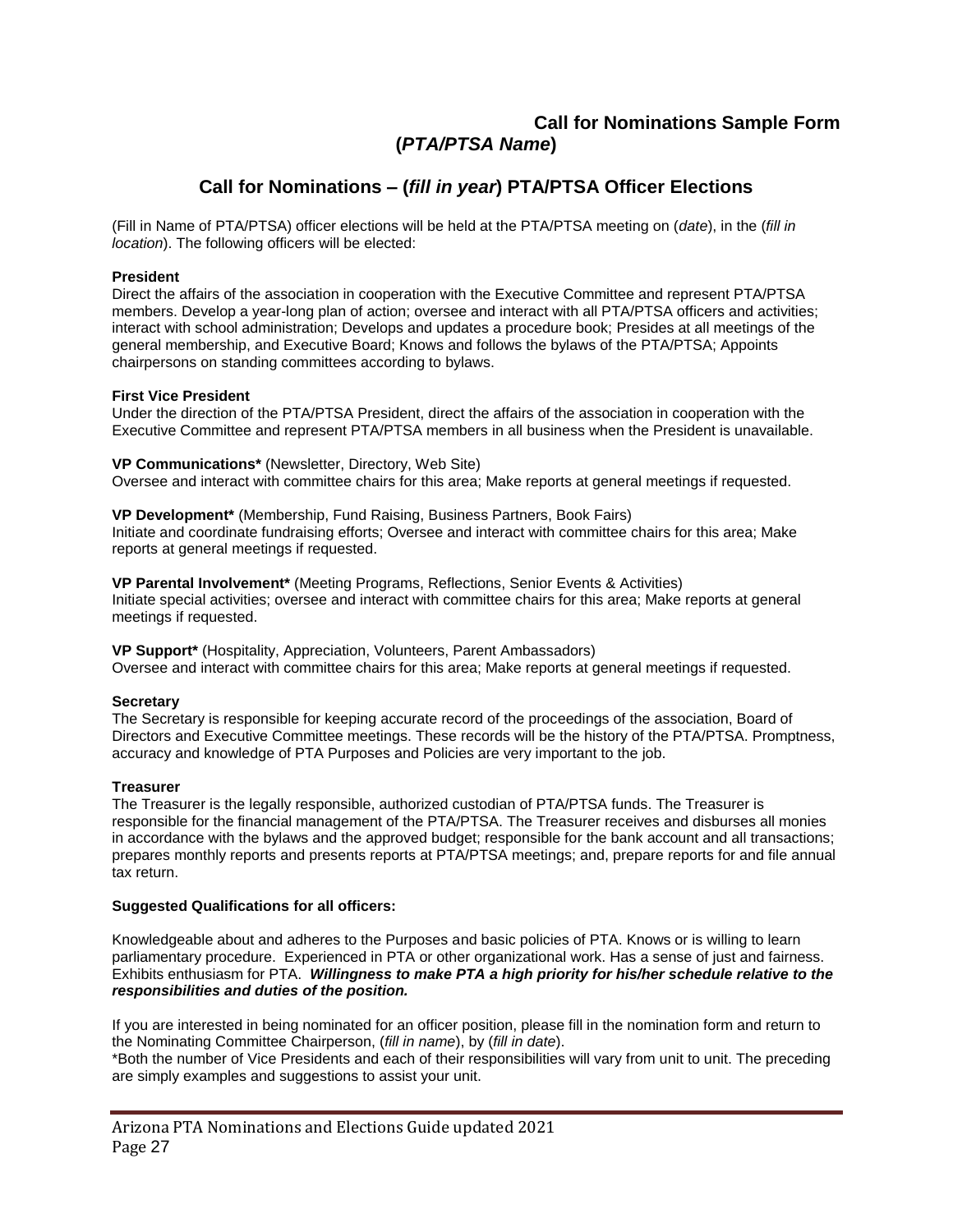

## **PTA/PTSA OFFICER NOMINATING FORM**

**\_\_\_\_\_\_\_\_\_\_\_\_\_\_\_\_\_\_\_\_\_\_\_\_\_\_\_\_\_\_\_\_\_ School PTA/PTSA**

(DATE)

I wish to have the Nominating Committee consider the following person for the office of:

| $\Box$ |            | President and the contract of the contract of the contract of the contract of the contract of the contract of the contract of the contract of the contract of the contract of the contract of the contract of the contract of      |
|--------|------------|------------------------------------------------------------------------------------------------------------------------------------------------------------------------------------------------------------------------------------|
| □      |            |                                                                                                                                                                                                                                    |
| $\Box$ |            | Vice-President of example and the contract of the contract of the contract of the contract of the contract of                                                                                                                      |
| $\Box$ |            |                                                                                                                                                                                                                                    |
| П      |            | Vice-President of <b>Windows</b> 2008 and 2009 and 2009 and 2009 and 2009 and 2009 and 2009 and 2009 and 2009 and 2009 and 2009 and 2009 and 2009 and 2009 and 2009 and 2009 and 2009 and 2009 and 2009 and 2009 and 2009 and 2009 |
| П      |            |                                                                                                                                                                                                                                    |
| П      |            |                                                                                                                                                                                                                                    |
|        |            |                                                                                                                                                                                                                                    |
|        |            |                                                                                                                                                                                                                                    |
|        |            |                                                                                                                                                                                                                                    |
|        |            | Cell: _________________________________Email: ___________________________________                                                                                                                                                  |
|        | Committee. | Describe this person's qualifications for office and fitness to serve. Please attach any other<br>information about this candidate (limit to one page) that may be helpful in assisting the Nominating                             |
|        |            |                                                                                                                                                                                                                                    |
|        |            |                                                                                                                                                                                                                                    |
|        |            |                                                                                                                                                                                                                                    |
|        |            |                                                                                                                                                                                                                                    |
|        |            |                                                                                                                                                                                                                                    |
|        | Send to:   | <b>ATTENTION: Nominating Committee Chair</b><br><b>School Address</b><br>Email                                                                                                                                                     |
|        |            | DEADLINE for submitting this form:                                                                                                                                                                                                 |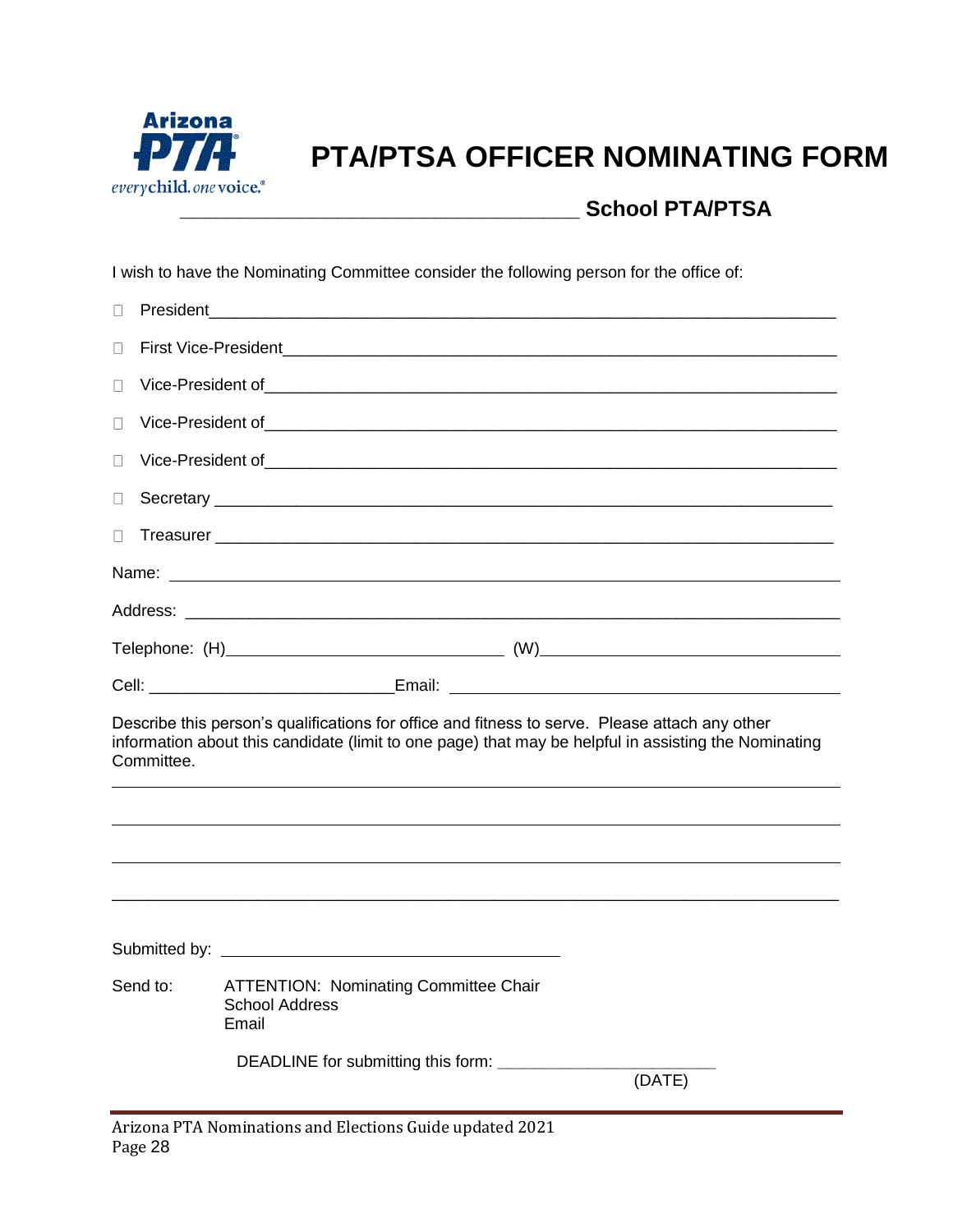# **Skills by Position Worksheet**



**Step 1:** Review the job duties of each position as indicated in *the Nominating Committee and Election Guide* for Local Units

**Step 2:** Brainstorm with the nominating committee, the skills that are "necessary" in order to perform the basic duties of each position. Also keep in mind some skills are necessary to perform the job function, and others are just either nice to have, or can be learned. The Skills by Position Worksheet should only have the skills *necessary* for the job function. The Skills by Position Worksheet must be completed *prior* to interviewing any candidate. The skills should not change significantly from year to year.

**Step 3:** As you interview each candidate, identify how many of the necessary skills the candidate brings to the position. Ask the candidate to give you examples of a time when they used that skill in the past.

**Step 4:** To get your group started, we have listed some skills by position. Feel free to edit or add to these lists on your Skills by Position Worksheet.

| <b>President</b>          | <b>Vice President</b>     | <b>Secretary</b>          | <b>Treasurer</b>          |
|---------------------------|---------------------------|---------------------------|---------------------------|
| Demonstrated ability to   | Demonstrated ability to   | Demonstrated ability to   | Demonstrated ability to   |
| learn new skills          | learn new skills          | learn new skills          | learn new skills          |
| Demonstrated exposure     |                           |                           | Demonstrated experience   |
| with financial            |                           |                           | with financial            |
| management to include     |                           |                           | management to include     |
| planning and audit        |                           |                           | planning and audit        |
|                           |                           |                           |                           |
| Demonstrated experience   | Demonstrated experience   | Demonstrated experience   | Demonstrated experience   |
| with delegation           | with delegation           | with delegation           | with delegation           |
| Ability to effectively    | Ability to effectively    | Ability to effectively    | Ability to effectively    |
| communicate orally and    | communicate orally and    | communicate orally and    | communicate orally and    |
| in writing                | in writing                | in writing                | in writing                |
| Ability to influence "up" | Ability to influence "up" | Ability to influence "up" | Ability to influence "up" |
| and across peers          | and across peers          | and across peers          | and across peers          |
| (administrators,          | (administrators,          | (administrators,          | (administrators,          |
| faculty, membership)      | faculty, membership)      | faculty, membership)      | faculty, membership)      |
|                           |                           |                           |                           |
| Demonstrated ethical      | Demonstrated ethical      | Demonstrated ethical      | Demonstrated ethical      |
| decision making in an     | decision making in an     | decision making in an     | decision making in an     |
| organizational setting    | organizational setting    | organizational setting    | organizational setting    |
| Demonstrated              | Demonstrated              | Demonstrated              | Demonstrated              |
| understanding             | understanding             | understanding             | understanding             |
| of school demographics    | of school demographics    | of school demographics    | of school demographics    |
| and needs of              | and needs of              | and needs of              | and needs of              |
| student/parent/teachers.  | student/parent/teachers.  | student/parent/teachers.  | student/parent/teachers.  |

## **Skills by Position Worksheet**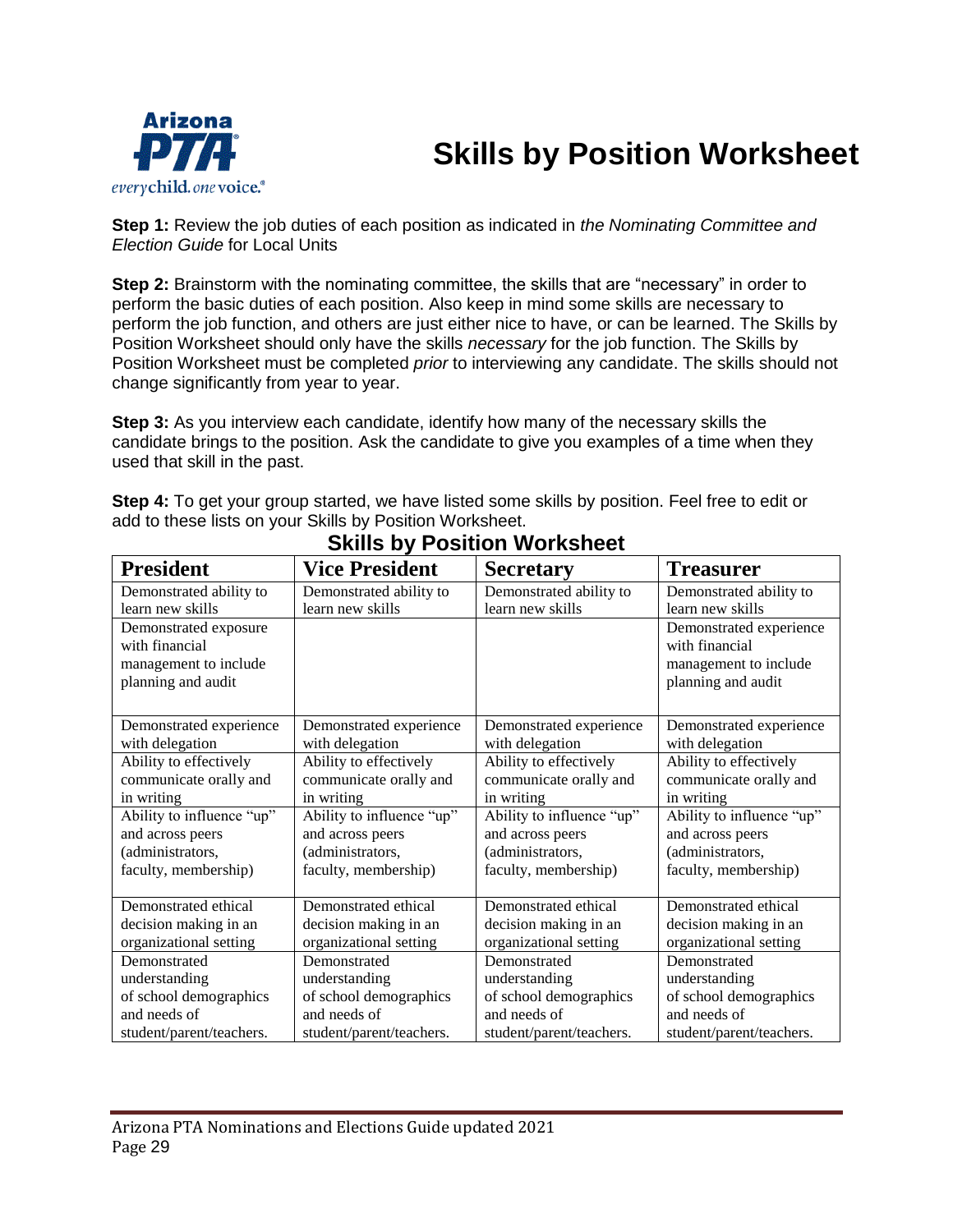

# **Skills by Position Worksheet**

| <b>President</b> | <b>Vice President</b> | <b>Secretary</b> | <b>Treasurer</b> |
|------------------|-----------------------|------------------|------------------|
|                  |                       |                  |                  |
|                  |                       |                  |                  |
|                  |                       |                  |                  |
|                  |                       |                  |                  |
|                  |                       |                  |                  |
|                  |                       |                  |                  |
|                  |                       |                  |                  |
|                  |                       |                  |                  |
|                  |                       |                  |                  |
|                  |                       |                  |                  |
|                  |                       |                  |                  |
|                  |                       |                  |                  |
|                  |                       |                  |                  |
|                  |                       |                  |                  |
|                  |                       |                  |                  |
|                  |                       |                  |                  |
|                  |                       |                  |                  |
|                  |                       |                  |                  |
|                  |                       |                  |                  |
|                  |                       |                  |                  |
|                  |                       |                  |                  |
|                  |                       |                  |                  |
|                  |                       |                  |                  |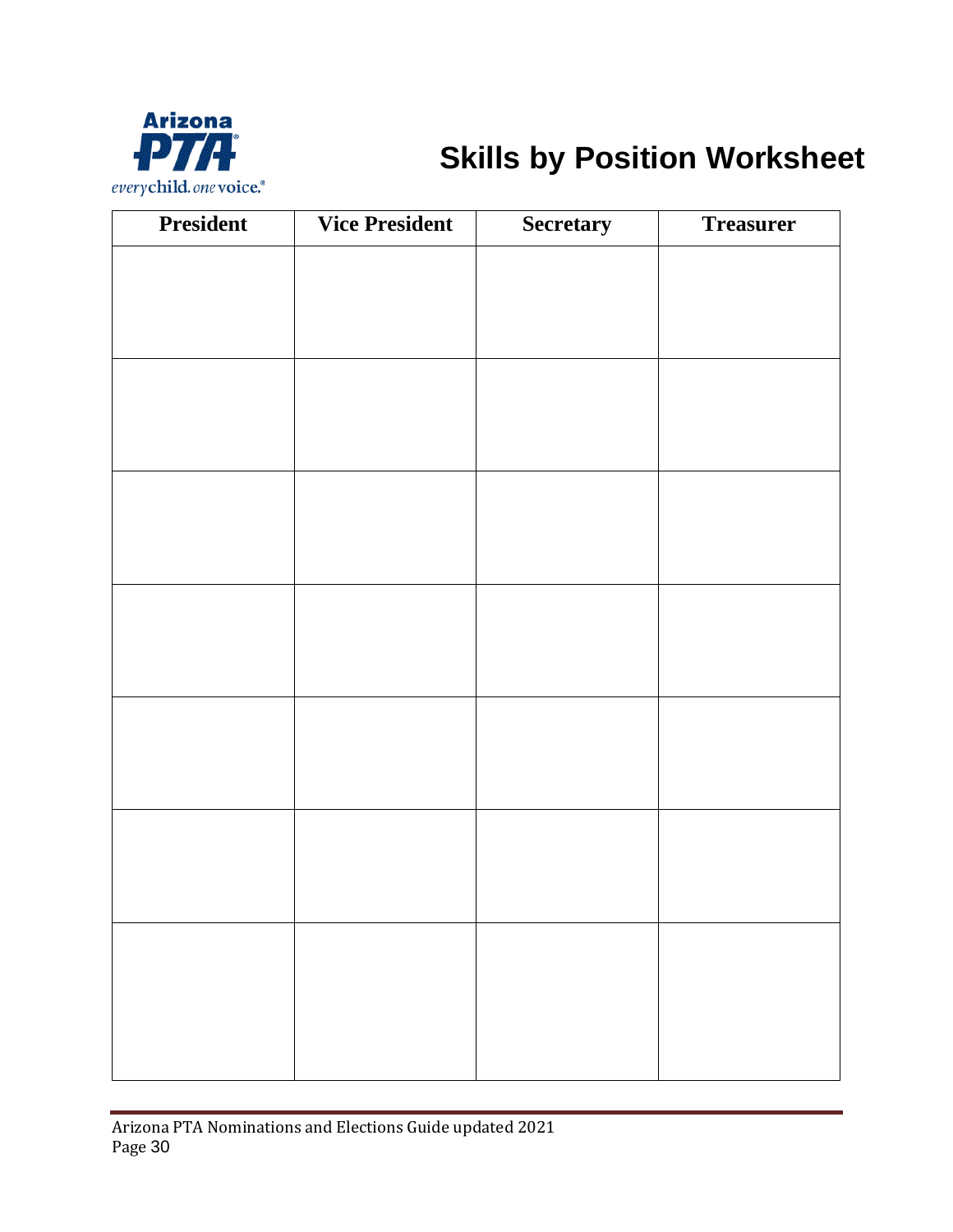

#### **Instructions:**

**Step 1**: Determine which behavioral traits listed below and their associated questions are appropriate for the position you are interviewing.

**Step 2:** Ask the questions to the candidate and jot down notes during the interview so you can remember the answers once the interview has been completed.

**Step 3**: Score each candidate immediately after their interview using a 1-5 scale. You may score them as a group, or each member can give a score. A score of a "5" would indicate that you felt his/her answers demonstrated the desired trait very well. A score of "1" would mean that the candidate did not demonstrate the trait with their answers. If for some reason you are unsure of whether the candidate actively discussed the trait in enough depth or detail, do not score that section, call them up and ask a few more questions to make a final decision. The chair of the Nominating Committee should facilitate a discussion about the candidates only after all of the candidates have been interviewed.

**Step 4**: When you are ready to make your final decision, use these sheets, the Skills by Position Worksheets, and any documents submitted by the candidate to show their qualifications, as the basis for your final selection. Remember that a "resume" is a marketing tool, and the behavioral examples that the candidate provides during the interview, or factual incidents that you have seen directly, are more likely, a better indicator of actual skills.

**Note:** All questions should be the same for each candidate interviewing for one position. (Example: you have three candidates for the Treasurer position, all three are asked the same questions determined in Step 1) Follow-up questions that you may want to ask can differ depending on the candidate's initial responses.

**Candidate Name:** \_\_\_\_\_\_\_\_\_\_\_\_\_\_\_\_\_\_\_\_\_\_\_\_\_\_\_\_\_\_\_\_\_\_\_\_\_\_\_\_\_\_\_\_\_\_\_\_\_\_\_\_\_\_\_\_\_\_\_\_\_ **Position Being Interviewed**: \_\_\_\_\_\_\_\_\_\_\_\_\_\_\_\_\_\_\_\_\_\_\_\_\_\_\_\_\_\_\_\_\_\_\_\_\_\_\_\_\_\_\_\_\_\_\_\_\_\_\_\_ Date of Interview:

**\_\_\_\_\_\_\_\_\_\_\_\_\_\_\_\_\_\_\_\_\_\_\_\_\_\_\_\_\_\_\_\_ \_\_\_\_\_\_\_\_\_\_\_\_\_\_\_\_\_\_\_\_\_\_\_\_\_\_\_\_\_\_\_\_\_\_**

**\_\_\_\_\_\_\_\_\_\_\_\_\_\_\_\_\_\_\_\_\_\_\_\_\_\_\_\_\_\_\_\_ \_\_\_\_\_\_\_\_\_\_\_\_\_\_\_\_\_\_\_\_\_\_\_\_\_\_\_\_\_\_\_\_\_\_**

**\_\_\_\_\_\_\_\_\_\_\_\_\_\_\_\_\_\_\_\_\_\_\_\_\_\_\_\_\_\_\_\_ \_\_\_\_\_\_\_\_\_\_\_\_\_\_\_\_\_\_\_\_\_\_\_\_\_\_\_\_\_\_\_\_\_\_**

**Nominating Committee Members Present:**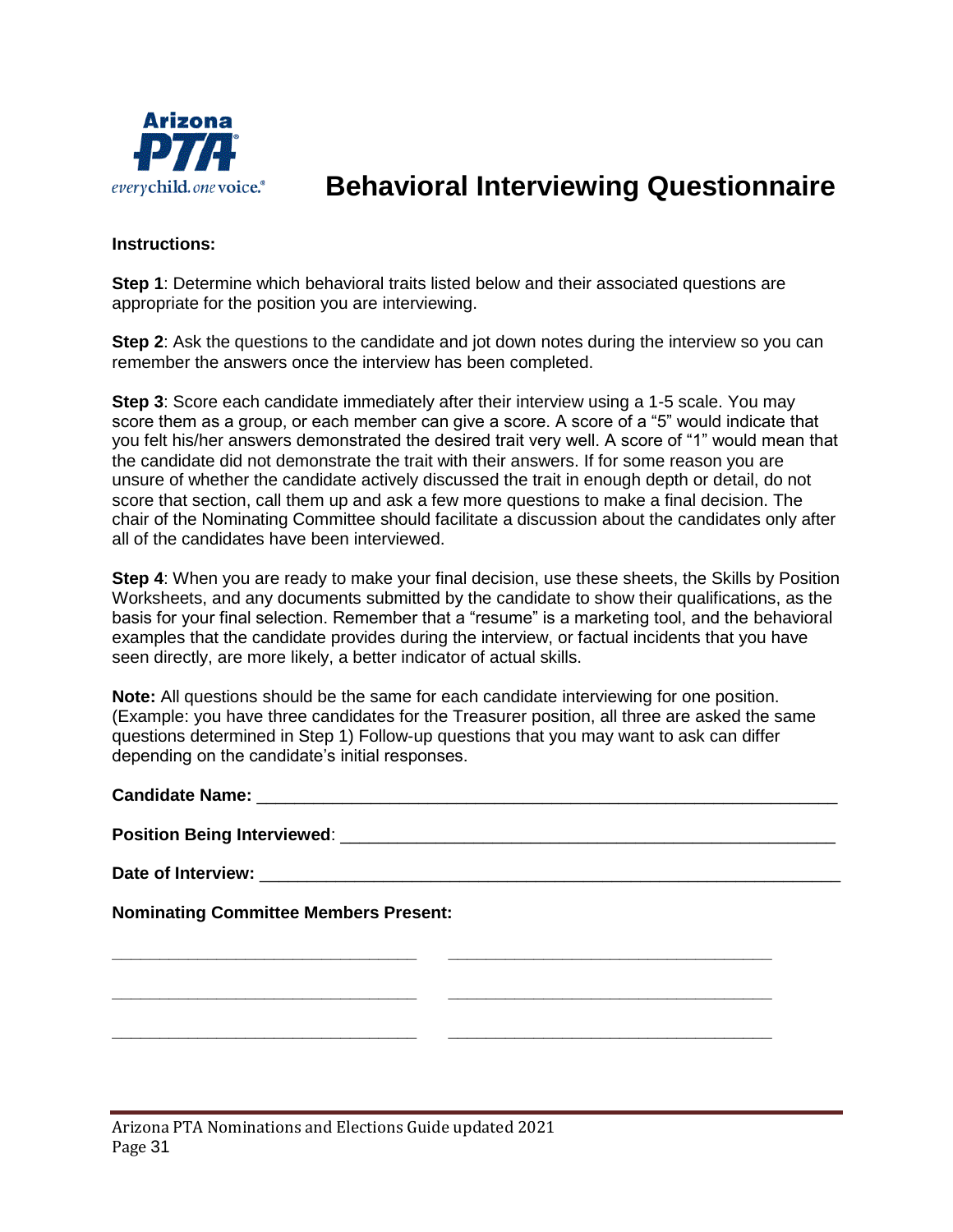

#### **Communication: \_\_\_\_\_\_**

*Ability to express oneself clearly in oral and written communication. Listens actively and asks questions to understand and seek out diverse perspectives and information.*

1. Describe a situation in which you were able to use persuasion to successfully convince someone to see things your way.

2. Tell me about a time when you had to use your presentation skills to influence someone's opinion.

3. Please discuss an important written document you were required to complete.

#### **Teamwork:** \_\_\_\_\_\_\_\_

*Understand his/her contribution to a total team effort. Understands and recognizes the contributions of others. Takes action to resolve conflicts by determining the needs of team members and goals for the team.*

1. Can you tell me about an occasion where you needed to work with a group to get a job done?

2. Describe a situation in which you effectively developed a solution to a problem by combining different perspectives or approaches.

3. What is your typical way of dealing with conflict? Give me an example.

4. Tell me about a time you were able to successfully deal with another person even when that individual may not have personally liked you or vice versa.

5. Tell me about a recent situation in which you had to deal with a very upset co-worker (person).

6. Give me an example of a time when you motivated others.

7. Tell me about a time when you delegated a project effectively.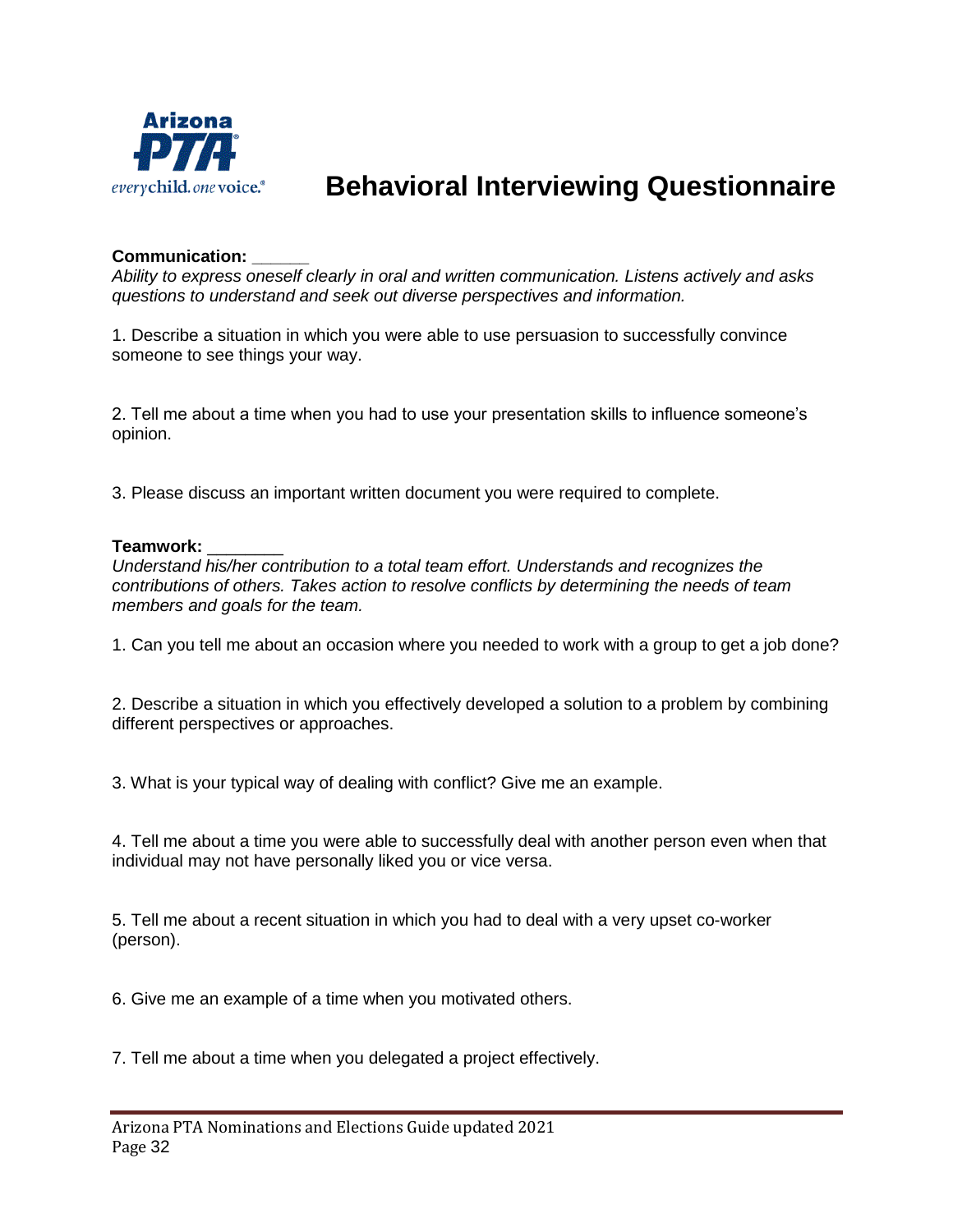

8. Describe the toughest group that you have had to get cooperation from.

#### **Ability to Learn**: \_\_\_\_\_\_\_\_\_\_

*Takes the initiative to increase knowledge or skills*.

- 1. Tell me about a difficult decision you've made in the last year.
- 2. Give me an example of a time when something you tried to accomplish failed.
- 3. Tell me about a time you missed an obvious solution to a problem.
- 4. Describe a time when you set your sights too high or too low.
- 5. Tell me about the most recent skill that you have learned, or are learning.

#### **Flexibility:** \_\_\_\_\_\_\_\_\_

*Readily accepts change. Copes with changes in the work environment.*

1. Describe a time when you anticipated potential problems and developed preventative measures.

2. Describe a time when you were faced with a stressful situation that demonstrated your coping skills.

3. Give me a specific example of a time when you had to conform to a policy with which you did not agree.

4. Tell me about the riskiest decision that you have made.

#### **Responsibility and Organization**: \_\_\_\_\_\_\_\_\_

*Follows through on assignments and completes them on time.*

1. Think about a complex project or assignment that you have been assigned. What approach did you take to complete it?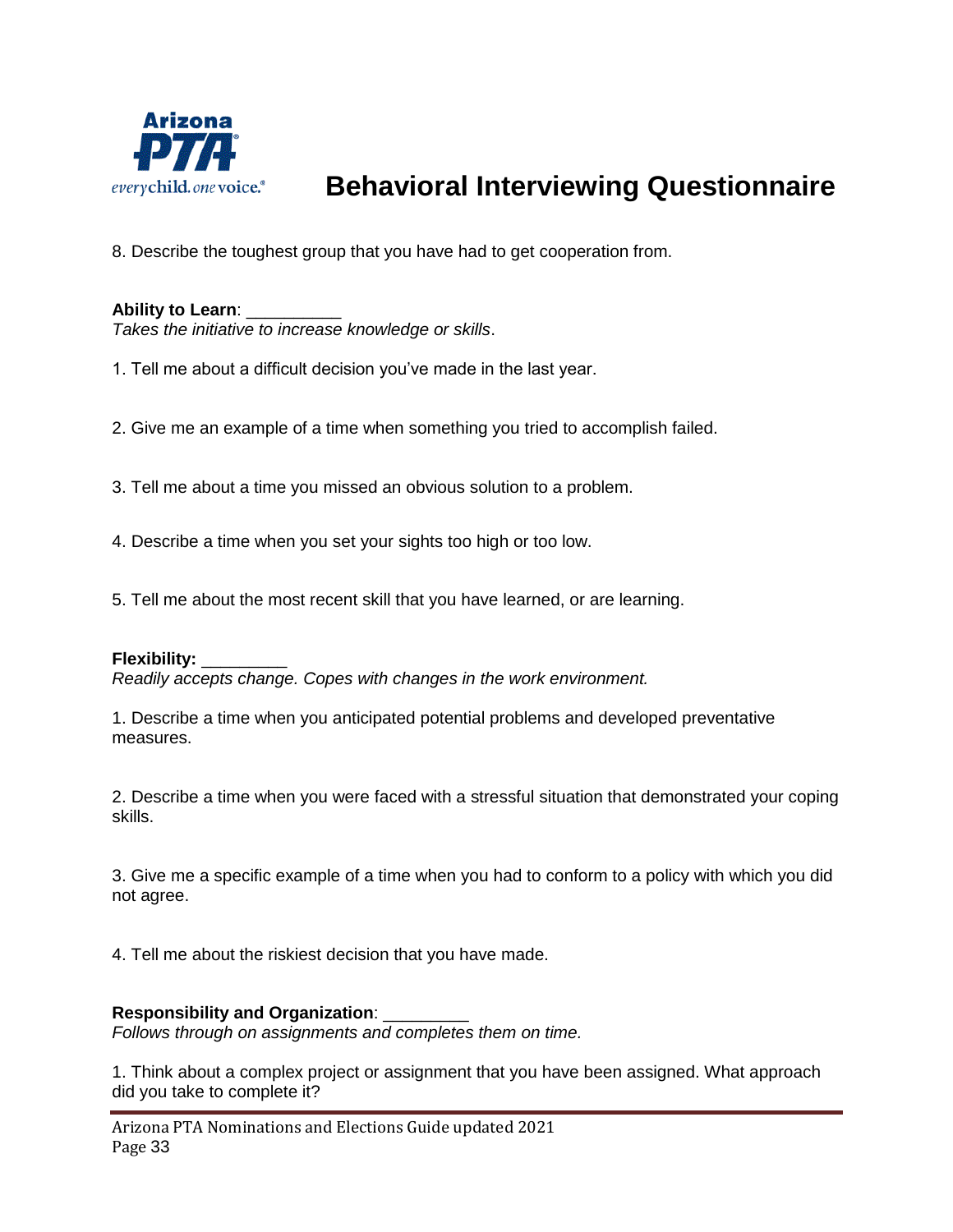

#### **Responsibility and Organization** cont'd:\_\_\_\_\_\_\_\_\_

*Follows through on assignments and completes them on time.*

2. Describe a time when you or a group that you were a part of were in danger of missing a deadline. What did you do?

3. Tell me about a time when you had too many things to do and you were required to prioritize your tasks.

4. Give an example of a time when you had to make a split second decision.

5. Give me an example of a time when you had to keep from speaking or making a decision because you did not have enough information.

**Goal Orientation:** \_\_\_\_\_\_\_\_\_

*Finds creative ways to meet goals.*

1. Tell me about any new ideas you made at work.

2. Give me an example of an important goal which you had to set in the past and tell me about your success in reaching it.

#### **Community Service:**

You evaluate this category. You may want to see how many responses from the above revolve around their community service work. This will indicate their current level of involvement and give you a certain level of satisfaction that they will continue to be involved. If you do not get any responses involving community service, just ask a few basic questions, like:

1. Tell me about your community service work. How did you contribute to a significant accomplishment for these service projects?

A note to remember, people are able to give back to the community at different levels, at different times in their lives. Be sure not to disqualify someone because they do not have community service in their background. Use probing questions to understand why the candidate has not had a background in community service and why they want to get involved at this organization. Find out what matters to them.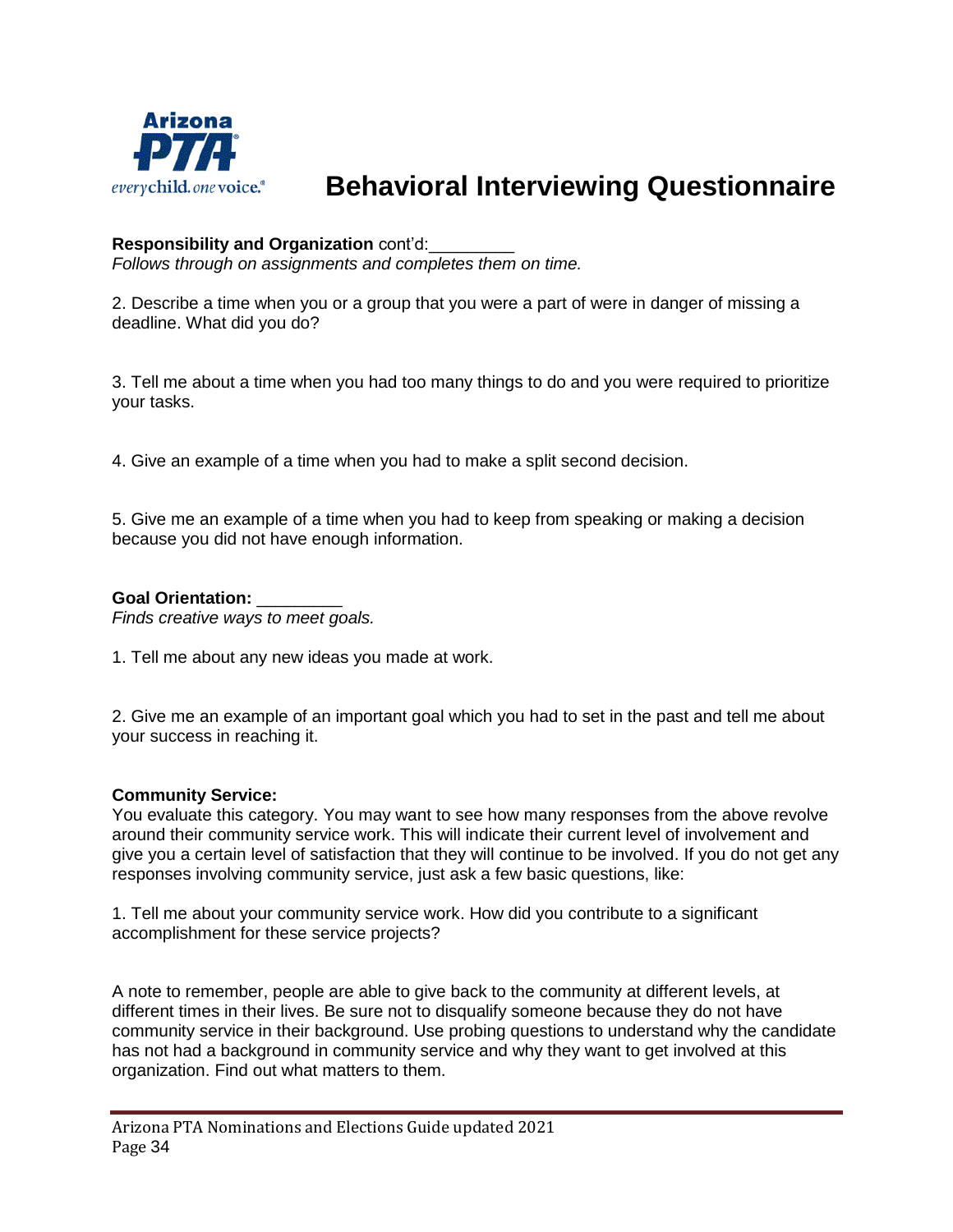

# **NOMINATING COMMITTEE REPORT**

#### **GENERAL PTA/PTSA MEETING, \_\_\_\_\_\_\_\_\_\_\_\_\_\_\_\_\_\_\_**

**(Date)**

Mr./Ms. President, the Nominating Committee of \_\_\_\_\_\_\_\_\_\_\_\_\_\_\_\_\_\_\_\_\_\_\_\_\_\_\_\_\_\_\_\_\_ School PTA/PTSA respectfully submits the following nominations:

| <b>PTA/PTSA OFFICE</b>                                                                                                                                                                                                                                              | <b>NOMINEE NAME</b> |
|---------------------------------------------------------------------------------------------------------------------------------------------------------------------------------------------------------------------------------------------------------------------|---------------------|
| <b>PRESIDENT</b>                                                                                                                                                                                                                                                    |                     |
| FIRST VICE PRESIDENT                                                                                                                                                                                                                                                |                     |
| $\begin{tabular}{c} VPC 1 & 0.000000 & 0.000000 & 0.00000 & 0.00000 & 0.00000 & 0.00000 & 0.00000 & 0.00000 & 0.00000 & 0.00000 & 0.0000 & 0.0000 & 0.0000 & 0.0000 & 0.0000 & 0.0000 & 0.0000 & 0.0000 & 0.0000 & 0.0000 & 0.0000 & 0.0000 & 0.0000 & 0.0000 & 0.$ |                     |
|                                                                                                                                                                                                                                                                     |                     |
|                                                                                                                                                                                                                                                                     |                     |
|                                                                                                                                                                                                                                                                     |                     |
|                                                                                                                                                                                                                                                                     |                     |
| <b>SECRETARY</b>                                                                                                                                                                                                                                                    |                     |
| <b>TREASURER</b>                                                                                                                                                                                                                                                    |                     |

Signed by the members of the Nominating Committee:

| Signature | Date |
|-----------|------|
| Signature | Date |
| Signature | Date |
| Signature | Date |